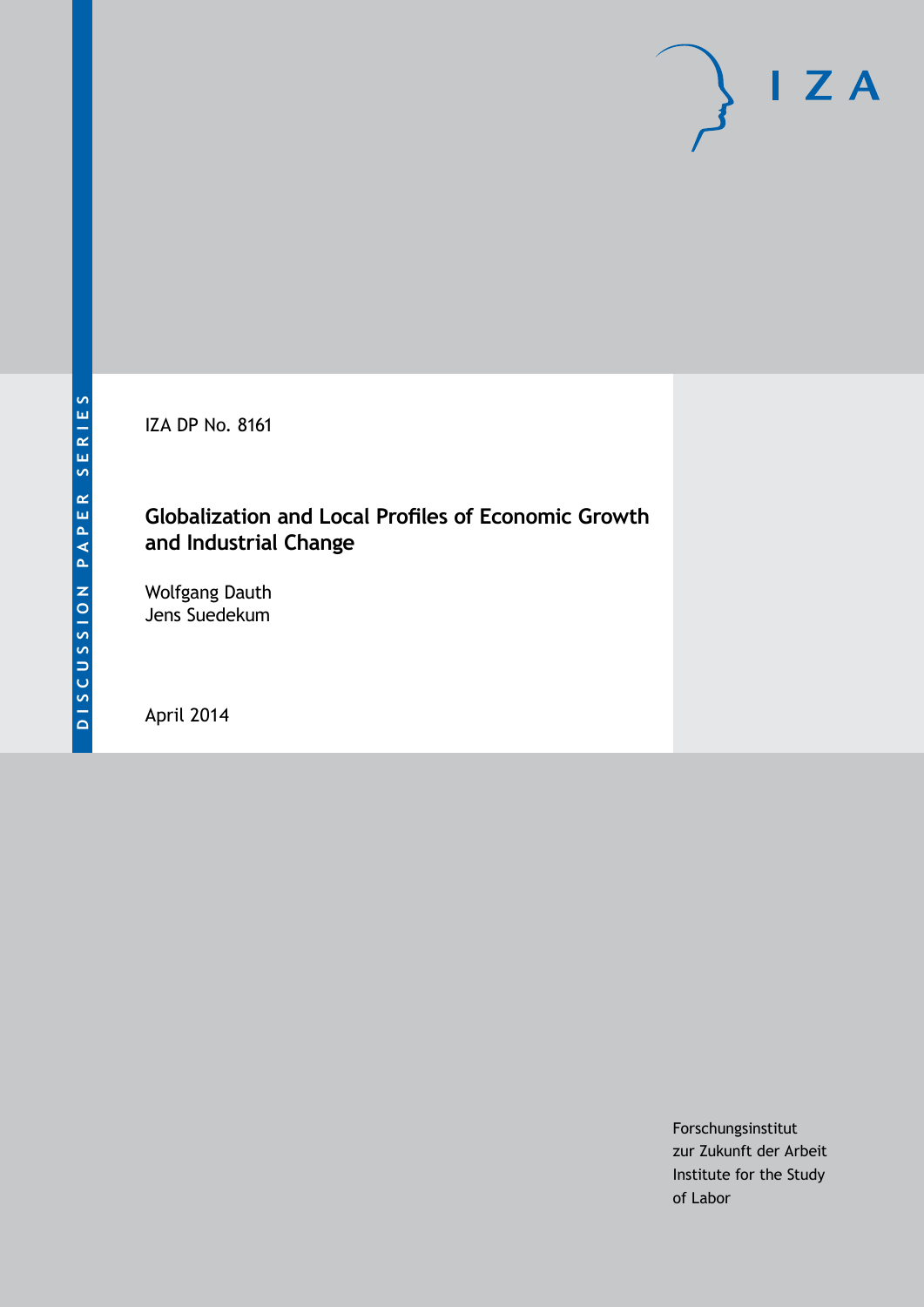# **Globalization and Local Profiles of Economic Growth and Industrial Change**

## **Wolfgang Dauth**

*Institute for Employment Research (IAB)*

## **Jens Suedekum**

*DICE, Heinrich-Heine-University Düsseldorf, IZA and CESifo*

### Discussion Paper No. 8161 April 2014

IZA

P.O. Box 7240 53072 Bonn Germany

Phone: +49-228-3894-0 Fax: +49-228-3894-180 E-mail: [iza@iza.org](mailto:iza@iza.org)

Any opinions expressed here are those of the author(s) and not those of IZA. Research published in this series may include views on policy, but the institute itself takes no institutional policy positions. The IZA research network is committed to the IZA Guiding Principles of Research Integrity.

The Institute for the Study of Labor (IZA) in Bonn is a local and virtual international research center and a place of communication between science, politics and business. IZA is an independent nonprofit organization supported by Deutsche Post Foundation. The center is associated with the University of Bonn and offers a stimulating research environment through its international network, workshops and conferences, data service, project support, research visits and doctoral program. IZA engages in (i) original and internationally competitive research in all fields of labor economics, (ii) development of policy concepts, and (iii) dissemination of research results and concepts to the interested public.

<span id="page-1-0"></span>IZA Discussion Papers often represent preliminary work and are circulated to encourage discussion. Citation of such a paper should account for its provisional character. A revised version may be available directly from the author.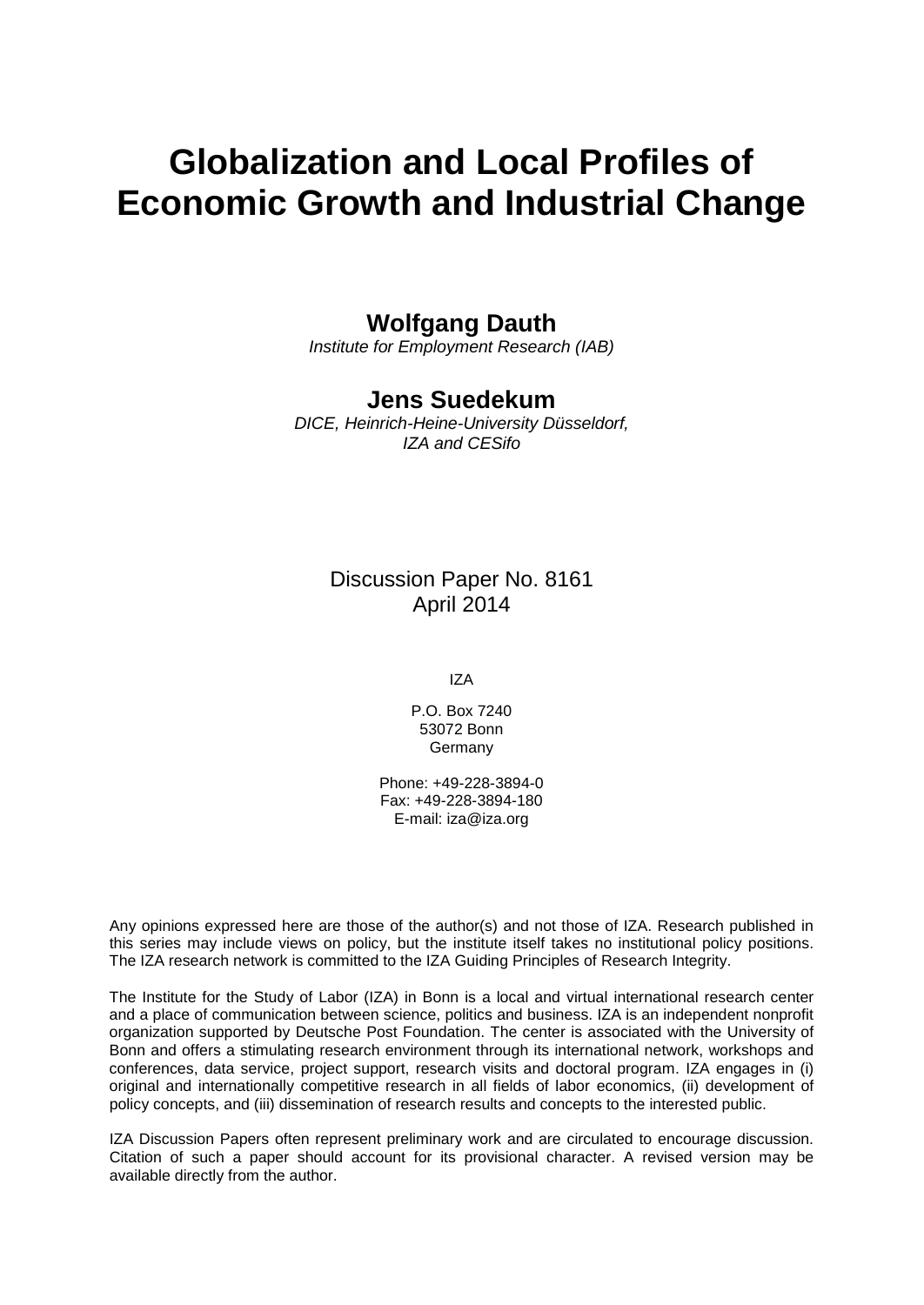IZA Discussion Paper No. 8161 April 2014

## **ABSTRACT**

## **Globalization and Local Profiles of Economic Growth and Industrial Change[\\*](#page-1-0)**

We analyze how globalization has affected the sectoral anatomy of regional growth in Germany over the period 1978-2008. The aggregate German economy is characterized by a secular decline of manufacturing and a rise of modern service industries. This trend– also known as Petty's law – is not uniform across space, however. Some regions exhibit it at an even accelerated pace, while other regions have reinforced their manufacturing specializations. We first categorize all German regions into one of three groups, with "protrend", "anti-trend" or "featureless" growth. Afterwards we propose an explanation why a particular region ended up in one of those groups: We argue that the regional profiles of growth and change are systematically related to the initial sizes, and the import and export exposures of the local manufacturing sectors.

JEL Classification: R11, O14, F16

Keywords: structural change, local industry compositions, trade exposure, local employment growth

Corresponding author:

Jens Suedekum Heinrich-Heine-University Düsseldorf Düsseldorf Institute for Competition Economics (DICE) Universitätsstrasse 1 40225 Düsseldorf **Germany** E-mail: [suedekum@dice.hhu.de](mailto:suedekum@dice.hhu.de)

We thank Steven Brakman, Michael Fritsch, Edward Glaeser, Bill Kerr, Yasusada Murata, Curtis Simon, Wouter Vermeulen, and participants of the Annual Meetings of the Urban Economics Association in Atlanta and Palermo for valuable suggestions. Parts of this paper have been written while Wolfgang Dauth was visiting the Kennedy School of Government at Harvard University and Jens Suedekum was visiting the London School of Economics and Political Science. We thank these institutions for their hospitality. The usual disclaimer applies. This research has been supported by IAB research program No. 866 "Regional labor demand". Suedekum also acknowledges funding of the German National Science Foundation (DFG), grant number SU/412-1.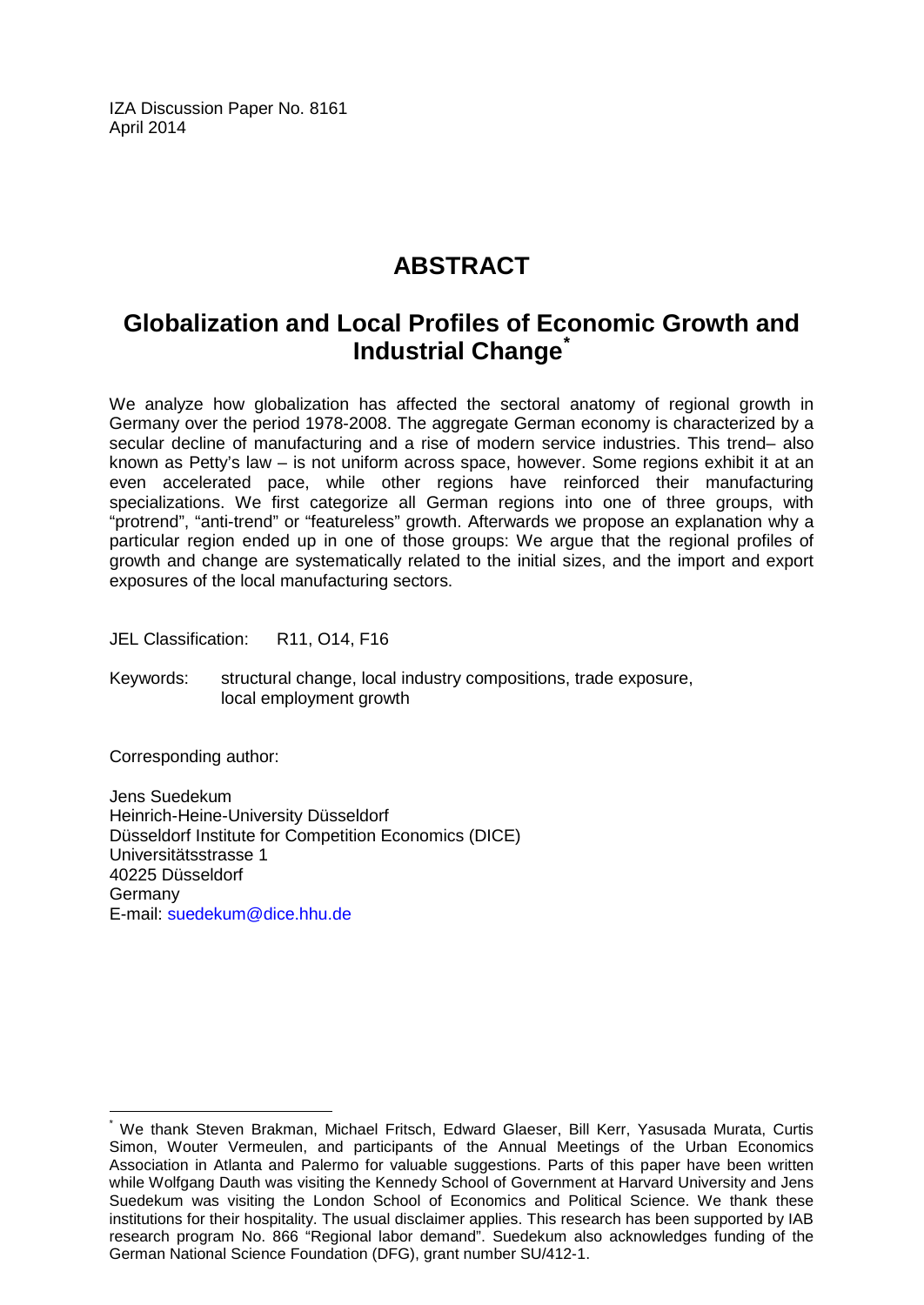#### **1. Introduction**

In many countries, there are vast differences in the long-run performance of single regions. In the United States, for example, New York, Boston, or cities in the Sun Belt have experienced exceptional economic growth in the last decades, while industry towns in the Rust Belt have declined over the same period. These (un-)favorable developments are often seen in close relationship with the local industrial structures of those areas: San Francisco or New York flourished as they became increasingly specialized in booming sectors such as ICT or finance that are generally on the rise in the economy. Detroit, on the other hand, declined because it was traditionally specialized in heavy manufacturing industries (Glaeser et al. 2011).

Apart from such often-cited cases, however, we know surprisingly little about the systematic relationship between industrial change and economic growth at the local level. How does the sectoral structure of growth, or respectively, decline differ across regions? Can a region only exhibit an exceptional overall performance when it manages to build up employment in booming industries (and to get rid of declining industries) faster than others do? Can a region also thrive when it develops against the trend and expands in sectors that are declining elsewhere in the country? What are the underlying causes of such a profile of local growth and change, and under which circumstances would it work?

The main aim of this paper is to shed some light on these important and policy-relevant questions, using comprehensive and highly disaggregated German employment data covering a time span of thirty years (1978-2008). We first document an aggregate trend that employment in many advanced service industries such as health care or business consulting expanded, while heavy manufacturing industries tended to shrink. This represents the wellknown trend of structural change, also known as *Petty's law*, which characterizes most advanced economies including Germany. Yet, our evidence shows that this process by no means occurs uniformly across space, but that single regions can exhibit local profiles of industrial change that differ substantially from the national average.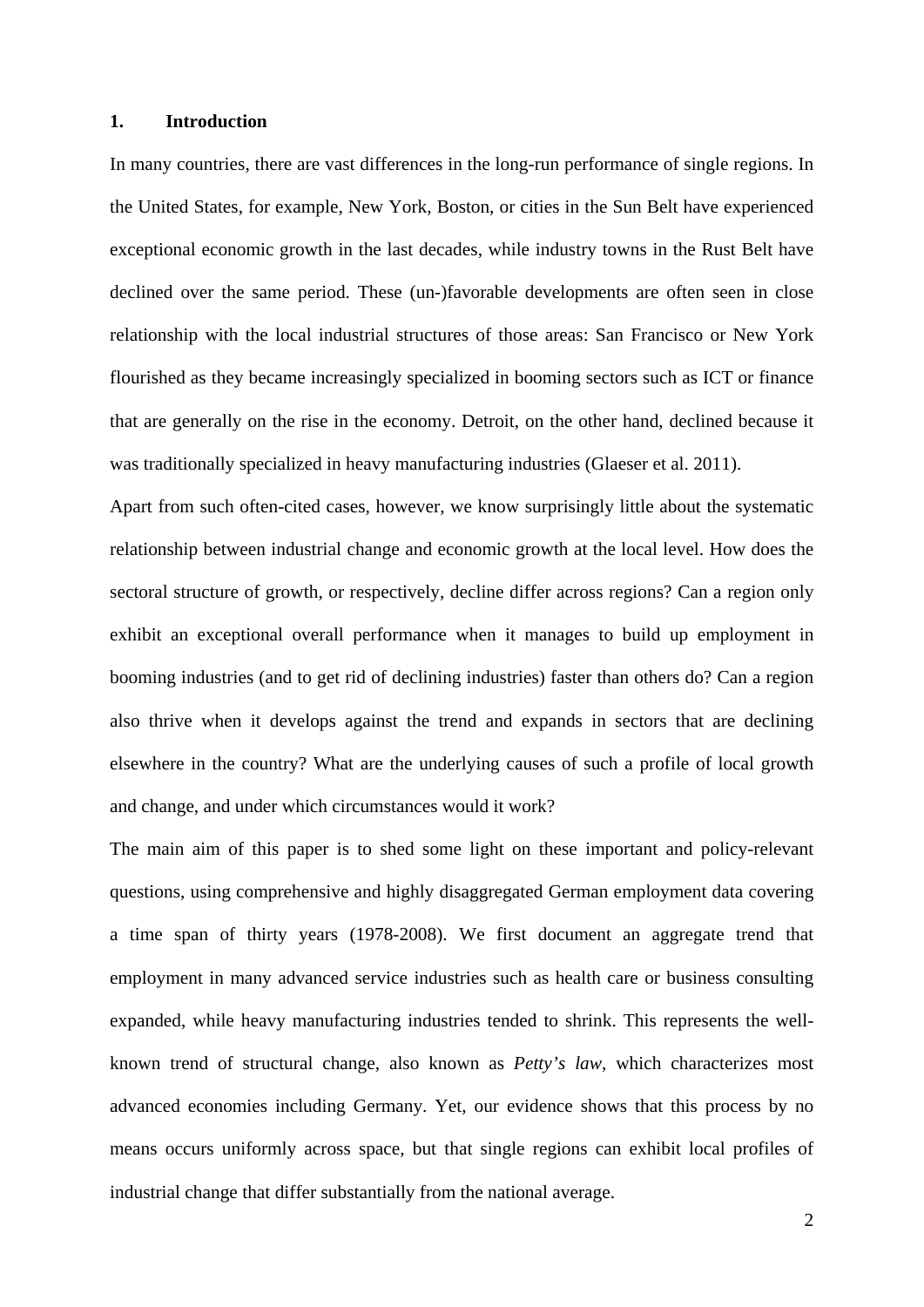Our analysis consists of two steps. In the first step, we develop a novel empirical approach to categorize all German regions into one of three groups, with "pro-trend", "anti-trend" or "featureless" regional growth, respectively. In the latter group, the sectoral anatomy of growth does not differ markedly from the national average. In the former two groups, we find such marked features. In particular, "pro-trend" regions exhibit a similar *direction* of industrial change like the nation as a whole, but at an accelerated *speed*. That is, booming industries tend to grow faster, while declining industries tend to disappear faster than in the aggregate economy. Conversely, in "anti-trend" regions, industries tend to grow that decline elsewhere, while national boom industries develop relatively slowly. Comparing these groups descriptively, we find that the "pro-trend" pattern tends to come with the highest total growth, but "anti-trend" regions turn out not to be very far behind. In other words, we observe notable differences in the structure of growth across regions with similar total performance.

In the second step, we then aim to provide an economic explanation for these divergent local trends. The basic theory of *Petty's law* typically posits that the secular decline of manufacturing employment and the rise of the modern service economy is due to some combination of non-homothetic demand and productivity growth. This theory is essentially silent, however, on the spatial dimension of this transformation process. Economic geography models explain the geographical distribution and composition of economic activity by the fundamental trade-off between agglomeration and dispersion forces within and across industries.<sup>1</sup> This literature has traditionally stressed fundamentals such as transport or commuting costs as key drivers of local economic change. More recent research then emphasizes that the internal structure of an economy is also affected by external forces, namely the exposure to international trade (Autor, Dorn and Hanson 2013; Dauth, Findeisen and Suedekum 2014; Holmes and Stevens 2014; Brülhart, Carrère and Trionfetti 2012).

<sup>&</sup>lt;sup>1</sup> Fujita and Thisse (2002) or Duranton and Puga (2004) provide overviews of this very large literature. See Helsley and Strange (2014) for a recent theory that introduces intra- and inter-industry agglomeration economies in a system-of-cities model in the spirit of Henderson (1974).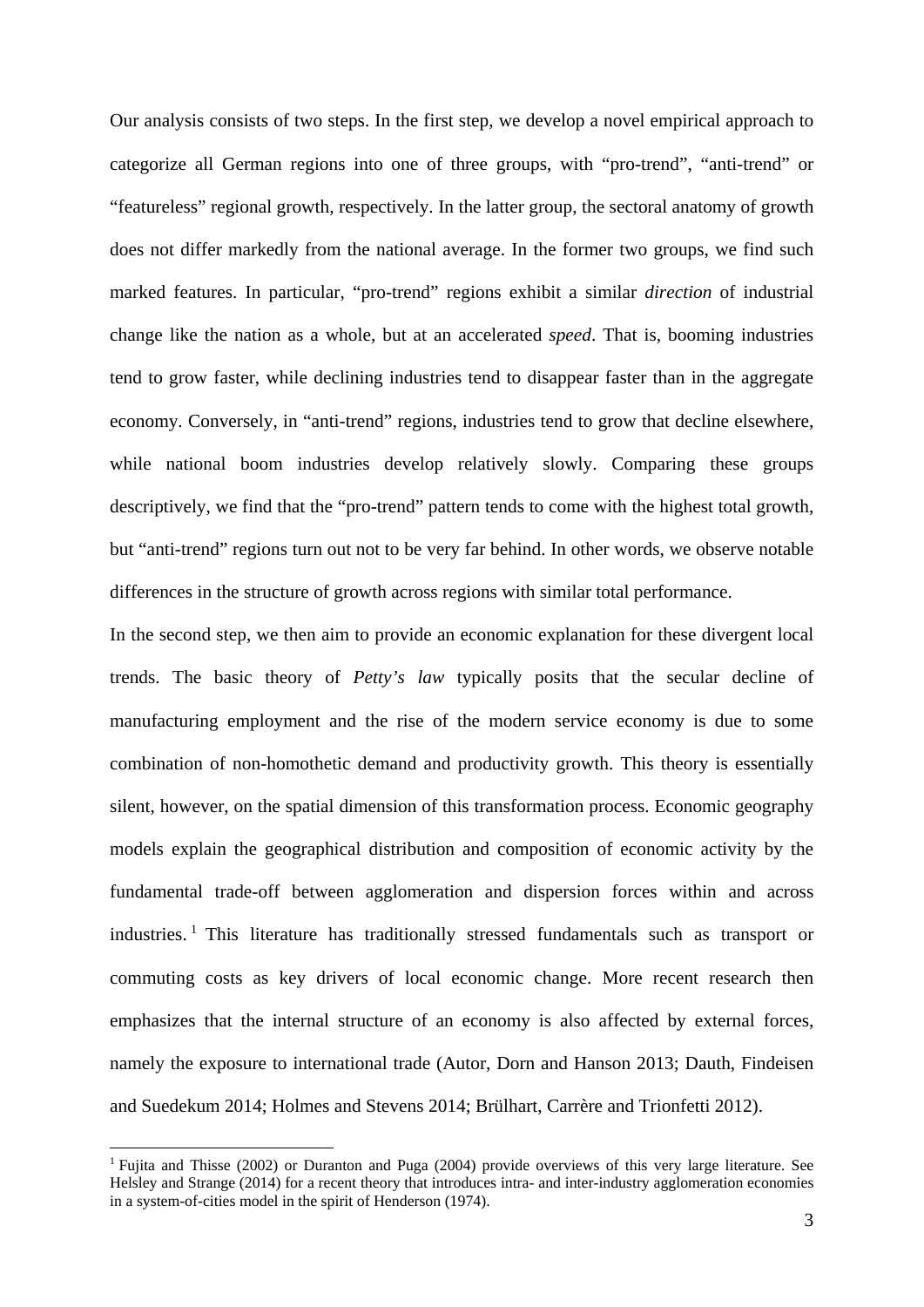Since the early-1990s, Germany experienced a massive increase in trade, particularly with respect to Eastern European and Asian countries. We link this rising trade exposure to the single German regions, given their initial employment patterns. This exercise reveals that regions are affected very differently by the import penetration from, and the new export opportunities arising in "the East". Our analysis then suggests that the patterns of "pro-trend" and "anti-trend" growth that we observe in the data are driven, to a notable extent, by the initial size and the differential import and export exposures of the local manufacturing sectors. More specifically, we show that the most successful "pro-trend" regions tended to have small initial manufacturing shares with relatively low trade orientation towards the East. Being relatively isolated from trade shocks, *Petty's law* worked rather undisturbedly in those regions, and modern services quickly replaced the small manufacturing sectors; human capital apparently played a major role in this process. The most successful "anti-trend" regions, by contrast, typically started with a large manufacturing share. They henceforth even reinforced this specialization, because the local structure of manufacturing was highly export-oriented and these regions thus benefited substantially from the rise of new markets in the East. Among the declining "pro-trend" regions, it was the other way around: They also started with a large manufacturing sector, yet with a substantially higher degree of import exposure. As a result, those regions massively lost manufacturing employment, to an extent that could not be compensated by new jobs in service industries.

Summing up, our research suggests that "globalization", by triggering processes of (de-)specialization, is one key force that has shaped the observed local profiles of growth and industrial change across German regions.

The rest of this paper is organized as follows. In section 2, we discuss some related literature. Section 3 introduces the data and our approach of categorizing regions into three groups. In Section 4, we analyze the impact of trade exposure and provide an economic explanation for the observed divergent trends of local growth and change. Section 5 concludes.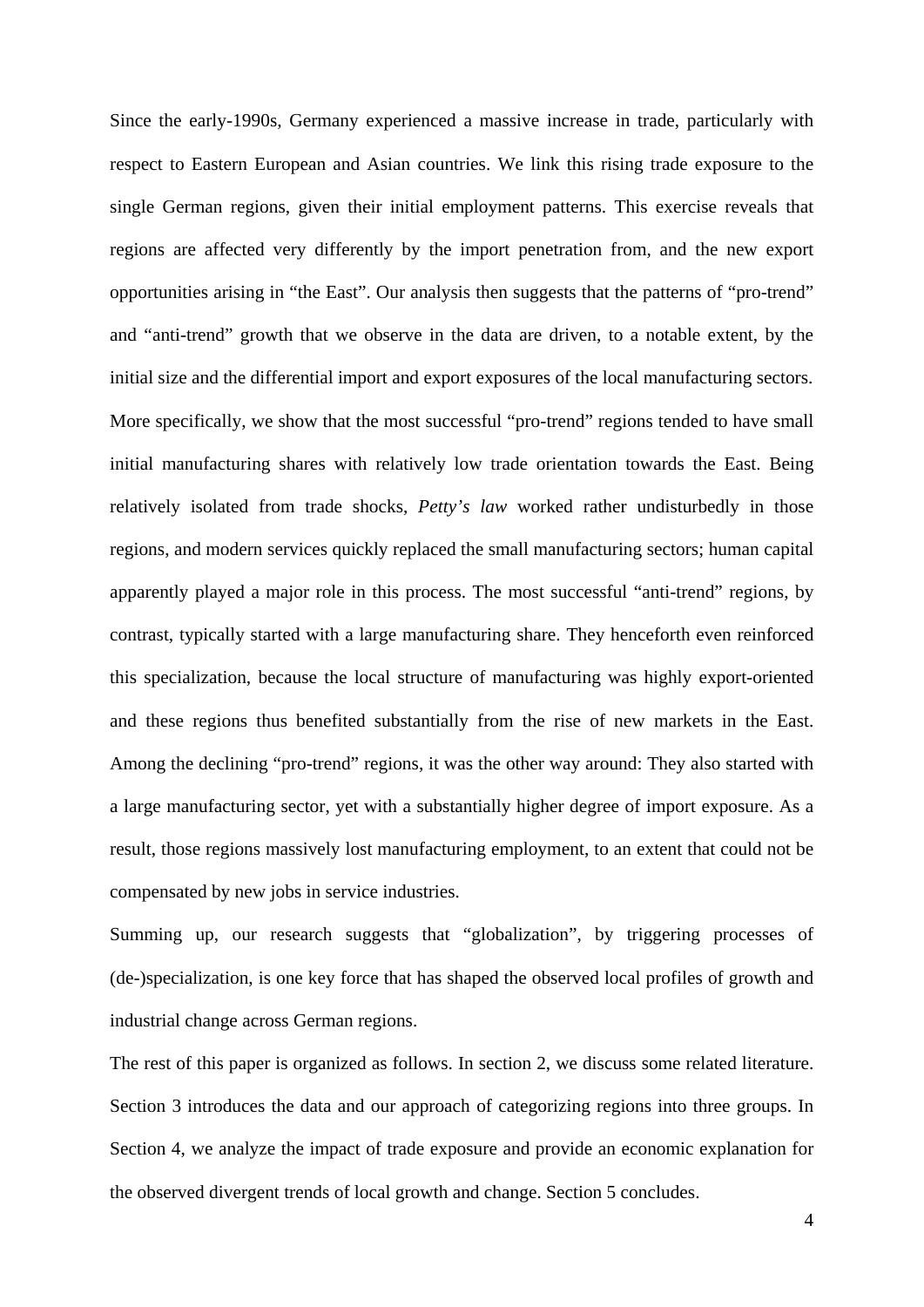#### **2. Related literature**

Within the large literature on Marshallian agglomeration forces, several papers have investigated the "sectoral scope of agglomeration economies" (Rosenthal and Strage 2004; Helsley and Strange 2014). In particular, seminal papers by Glaeser et al. (1992) and by Henderson et al. (1995) have launched a discussion how the local economic structure affects productivity and growth across cities and regions.<sup>2</sup> Our focus in this paper is different. We do not aim to analyze why firms from particular industries agglomerate in space, or whether an environment of specialization or diversity is most conducive for the growth of local industries. Our basic unit of analysis is the region as a whole, and we try to understand how the change in local industry compositions relates to the overall regional performance, thereby distinguishing between the prototypical "pro-trend" and "anti-trend" patterns.

This adds a new perspective to the existing literature on urban growth. Recently, that literature seems to settle with the conclusion that there are pervasive and highly localized spillovers both within narrowly defined industries (Henderson 2003; Cingano and Schivardi 2004) and across vertically related industries (Ellison et al. 2010). Yet, even if this evidence suggests that "clustering" offers some productivity gains, it remains unclear what this implies for local policymakers:<sup>3</sup> Of which type of industries should a regional "cluster" consist? Our stylized facts suggest that an increasing specialization in booming industries (the "pro-trend" pattern) is not a necessary condition for above-average total growth. We rather find that several "anti-trend" regions have performed almost equally well, despite an increasing specialization ("clustering") in activities that decline elsewhere in the country.

Our study also relates to Duranton's (2007) work on urban evolutions. In his model, innovations lead to relocation of industries between cities. Every city exhibits changes in local

<sup>&</sup>lt;sup>2</sup> Also see Combes (2000) and Brülhart and Mathys (200) for extended analyses, and Combes and Overman (2004) for an overview. Blien, Suedekum and Wolf (2006) and Dauth (2013) address those issues for Germany.

<sup>&</sup>lt;sup>3</sup> Duranton (2011) provides a critical assessment of the "cluster" concept, which is often associated with Porter (1990). While Duranton addresses the key question if policy instruments can and should be used to conduct "cluster policies", we are mainly interested in the composition of clusters with booming or declining industries.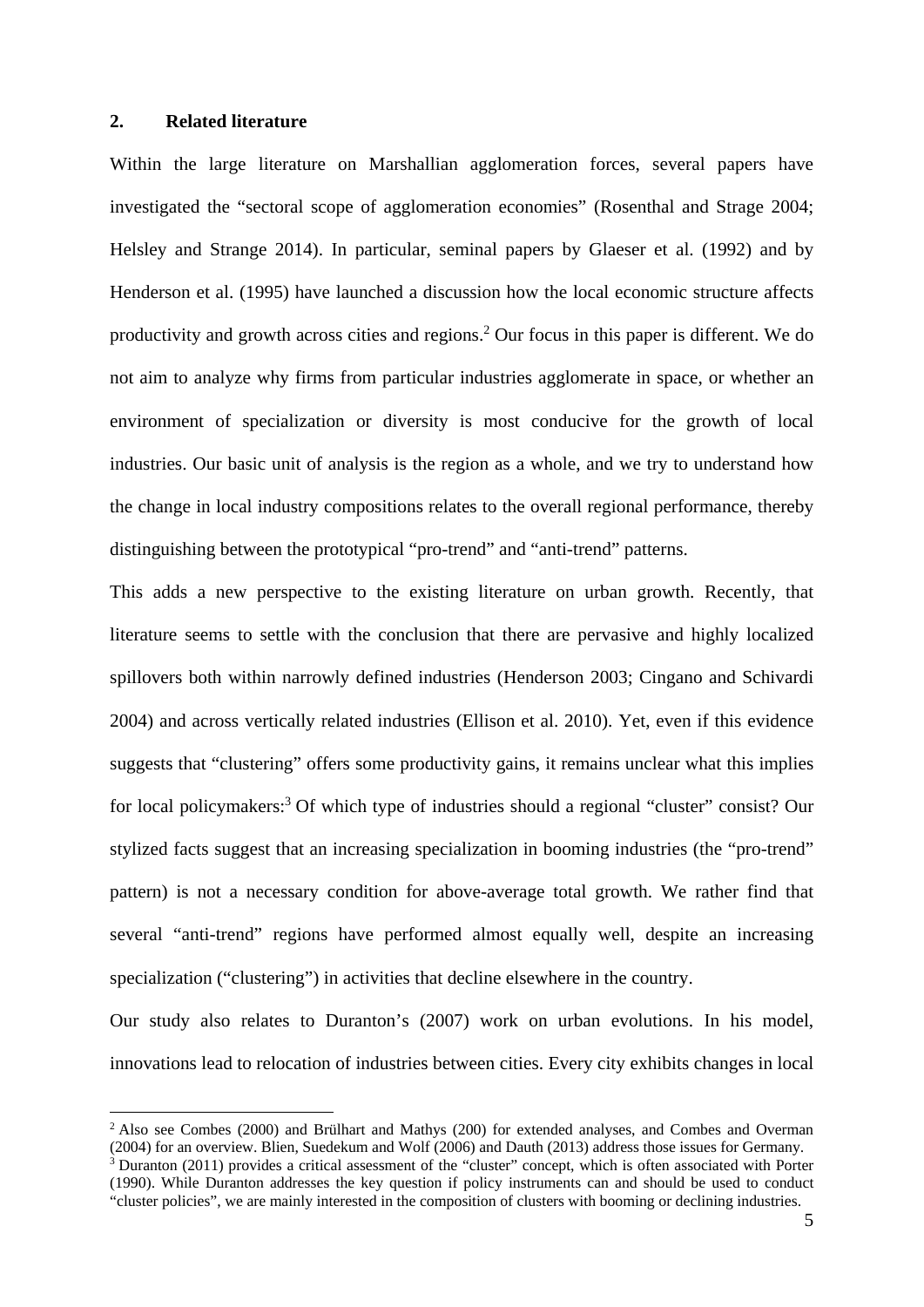industry compositions over time, and some cities grow while others decline due to these industry reshufflings. However, there is no aggregate structural change at the national level in the model by Duranton (2007), and therefore it is not possible to distinguish whether particular regions develop along with, or against the national trend. Drawing on this work, Findeisen and Suedekum (2008) study the relationship between industry churning and local growth in Germany. They find that many growing regions only exhibit rather modest levels of industry turnover. Our analysis in this paper goes beyond their approach, because we quantify not only the *speed* but also the *direction* of local industrial change, and set this into perspective to the long-run overall regional performance and to regional trade exposure.

Finally, a specific focus of this paper is the analysis of international trade as a driver of local industrial change. In a recent important paper, Autor, Dorn and Hanson (2013) analyze the impact of rising Chinese import exposure on employment growth and other outcomes across US local labor markets. In Dauth, Findeisen and Suedekum (2014) we have extended their approach to German regions. We find that import exposure has a negative impact on regional employment growth, both in manufacturing and beyond. Yet, in contrast to the US experience, there is also a positive effect of local export exposure. On average, this effect even dominates. Trade integration with respect to China and Eastern Europe has therefore caused positive aggregate job growth in Germany, though it has produced winners and losers at the regional level. In the current paper, we push this analysis further.

We distinguish regions according to their local profiles of industrial change, and argue that a combination of two factors drives the distinct features of those patters: the differential local trade exposures, and the general forces behind Petty's law. In the successful "pro-trend" regions, mostly the latter force seems to be at work while trade shocks only played a relatively small role. In successful "anti-trend" regions, conversely, trade shocks were considerably more important, particularly on the export side, and this has worked against (and even reversed) Petty's law.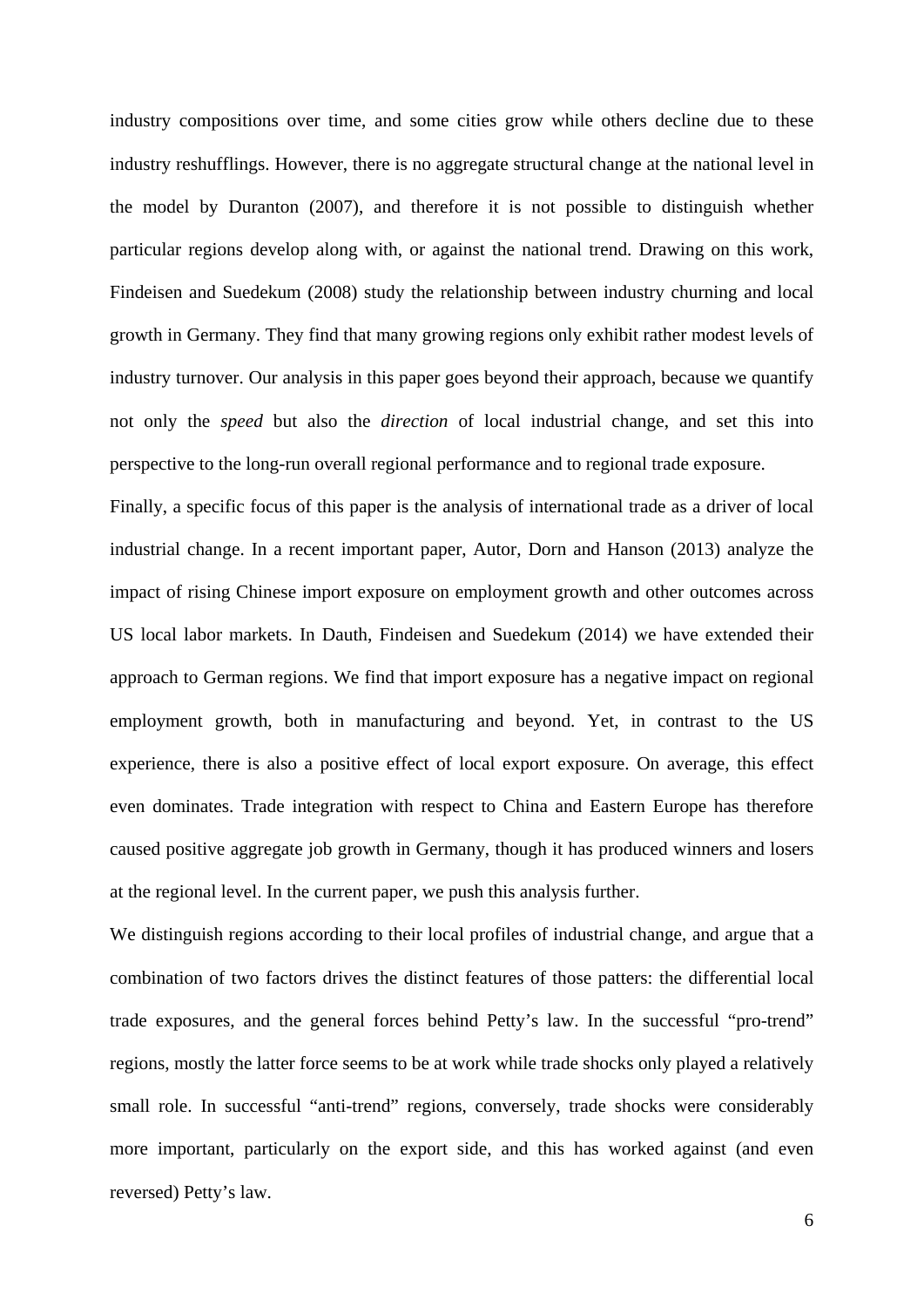#### **3. Local profiles of growth and change**

#### *3.1. Data*

In our empirical analysis, we draw on extensive employment data from the German Establishment History Panel (BHP) at the Institute for Employment Research (IAB). This data originates from social security notifications and covers all employees in Germany (except the self-employed and civil servants) between 1978 and 2008. We aggregate the data to the level of local industries, where the regional dimension corresponds to the 326 Western German NUTS-3-regions (*Landkreise* and *kreisfreie Städte*), which are roughly comparable to US counties. Within each region, we can distinguish employment in 220 industries encompassing the full range of economic activities. The industry classification system is the German WZ93, which is comparable to 3-digit-code ISIC. For each local industry, we observe the total employment level measured in full time equivalents, as well as some standard characteristics such as the qualification, age, gender, and establishment size structure of the workforces.<sup>4</sup>

#### *3.2. Preliminaries: Regional, sectoral and national employment growth*

Our starting point is the long-run employment growth rate of some sector *s* in region *r* between two time periods 0 (the year 1978) and 1 (the year 2008):

$$
g_{rs}=\frac{emp_{rs1}-emp_{rs0}}{emp_{rs0}}
$$

The growth rate of a region's aggregate employment  $g_r$  and the national rate of employment growth  $g_{\text{nat}}$  are then, respectively, given by

$$
g_r = \frac{emp_{r1} - emp_{r0}}{emp_{r0}} = \sum_{s} \frac{emp_{rs0}}{emp_{r0}} \cdot \frac{emp_{rs1} - emp_{rs0}}{emp_{rs0}} = \frac{\sum_{s} (emp_{rs1} - emp_{rs0})}{emp_{r0}}
$$

$$
g_{nat} = \frac{emp_1 - emp_0}{emp_0} = \sum_{s} \frac{emp_{s0}}{emp_0} \cdot \frac{emp_{s1} - emp_{s0}}{emp_{s0}} = \frac{\sum_{s} (emp_{s1} - emp_{s0})}{emp_0}.
$$

<sup>&</sup>lt;sup>4</sup> See Spengler (2008) for further details on this dataset. Notice that there has been a major classification change in 1999. Time-consistent industry codes are created using a procedure introduced by Eberle et al. (2011).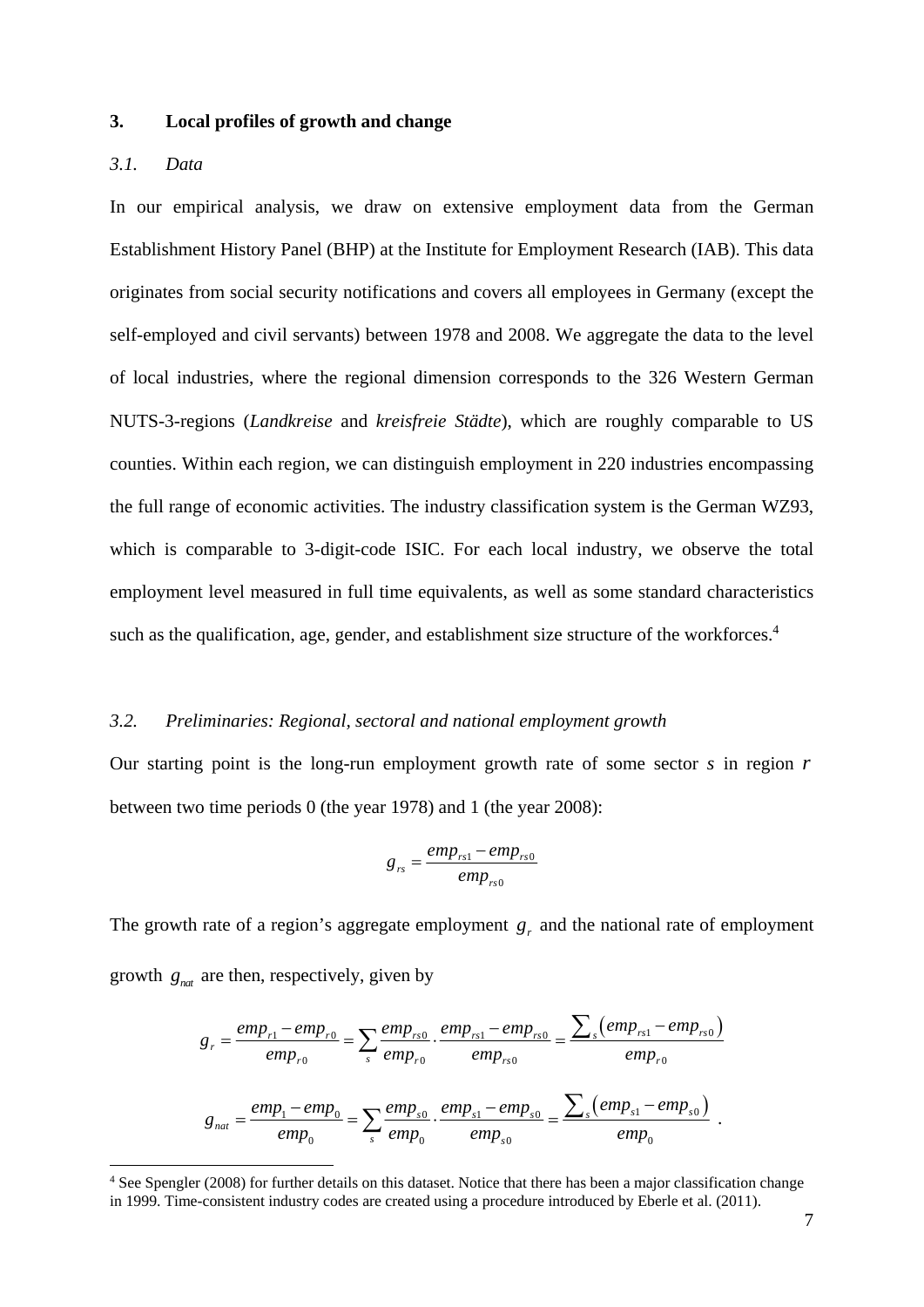Thus,

$$
g_r - g_{nat} = \sum_{s} \left( \frac{emp_{rs0}}{emp_{r0}} \cdot \frac{emp_{rs1} - emp_{rs0}}{emp_{rs0}} - \frac{emp_{s0}}{emp_{0}} \cdot \frac{emp_{s1} - emp_{s0}}{emp_{s0}} \right) = \sum_{s} (w_{rs} - w_s) = \sum_{s} \Delta w_{rs}
$$
 (1)

is the excess growth of region *r* which equals the sum of the differences in weighted industry growth rates,  $\Delta w_{rs} = w_{rs} - w_s$ . We first order all  $s = 1, \dots, 220$  industries according to

$$
w_s = \frac{emp_{s0}}{emp_0} \cdot \frac{emp_{s1} - emp_{s0}}{emp_{s0}} = \frac{emp_{s1} - emp_{s0}}{emp_0} ,
$$

i.e., their weighted sectoral growth rates at the national level. National boom industries are characterized by  $w_s > 0$ , and declining industries at the national level by  $w_s < 0$ . In Figure 1 we plot  $w_s$  from top to bottom in the order of the national sectoral growth hierarchy.





On top of this hierarchy, there are growing industries (denoted by s+), such as health care (WZ 841) or management consultancy (WZ 741), while on the bottom, we find declining sectors (denoted s-) like mining of hard coal (WZ 101) or wearing apparel (WZ 182). The middle part of this figure comprises the "null-sectors"  $s_0$  where  $w_s \approx 0.5$ 

<sup>&</sup>lt;sup>5</sup> Notice that there are many small industries close to the "null sector", which can have exorbitant un-weighted growth rates. An example is commercial hunting (WZ 15, rank 109) whose total national employment is negligible with only 22 (32) full time equivalents in 1978 (2008). That is, this industry has an un-weighted growth rate of about 45% but a weighted growth rate of zero due to its very small contribution to overall growth.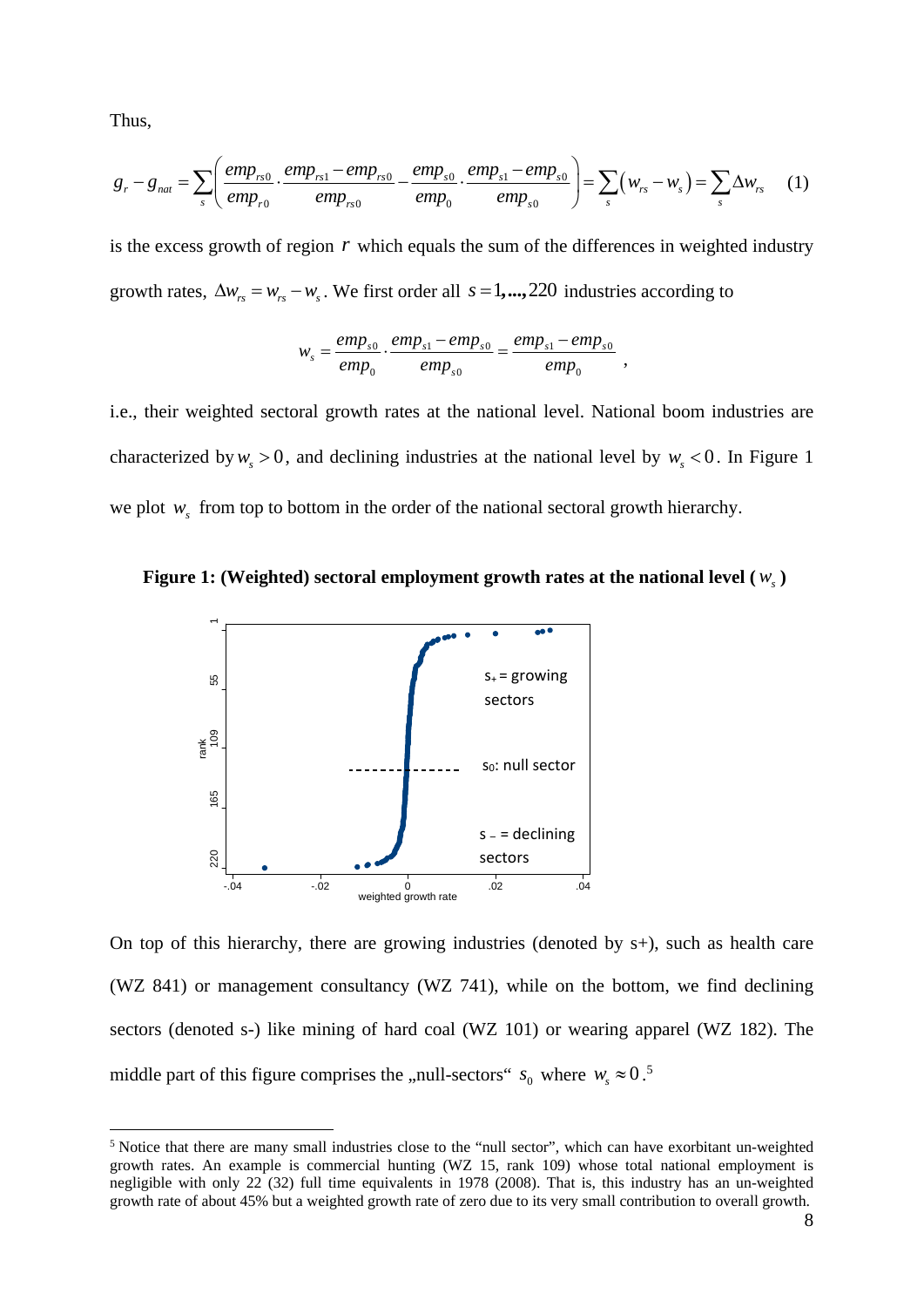The growing s+ sectors are mostly service industries, particularly modern and advanced services, while the declining s- sectors are typically agricultural and heavy manufacturing industries. Yet, Germany also has some fast growing manufacturing industries, e.g. aircraft construction (WZ353) or surface finishing (WZ 285). Similarly, there are also some declining service sectors at the national level, for instance specialized retailing (WZ 524). Even more importantly, of particular interest for this paper is the fact that this average pattern of industrial change by no means occurs uniformly across regions. In fact, some regions exhibit distinctively different patterns of industrial change than Germany as a whole.

#### *3.3. Local change profiles: Some examples*

To illustrate this point, we plot – separately for each region  $r$  – the deviations in weighted industry growth rates  $\Delta w_{rs}$  and order industries according to the national sectoral hierarchy. We thereby obtain individual *local change profiles* for every region, which display how regional growth differs from aggregate national growth in its sectoral composition.

Figure 2 (panels a-g) shows examples of such local change profiles for particular German regions. Figure 2a depicts a case (Bielefeld) where regional growth is featureless in the sense that the weighted industry growth rates tend to match the national average fairly closely. That is, also in Bielefeld some sectors grow faster than others, which leads to sectoral employment shifts over time. However, those shifts mostly follow the national pattern of industrial change. Graphically, in such regions with "featureless growth",  $\Delta w_{rs}$  is close to zero for most industries, so that the profile exhibits only small amplitudes in the entire range.

Figures 2b and 2c show examples where regional growth differs more markedly from the national average. In particular, figure 2b (Weiden) depicts a typical "pro-trend" pattern of local growth, while figure 2c (Bitburg-Prüm) shows an example of an "anti-trend" region.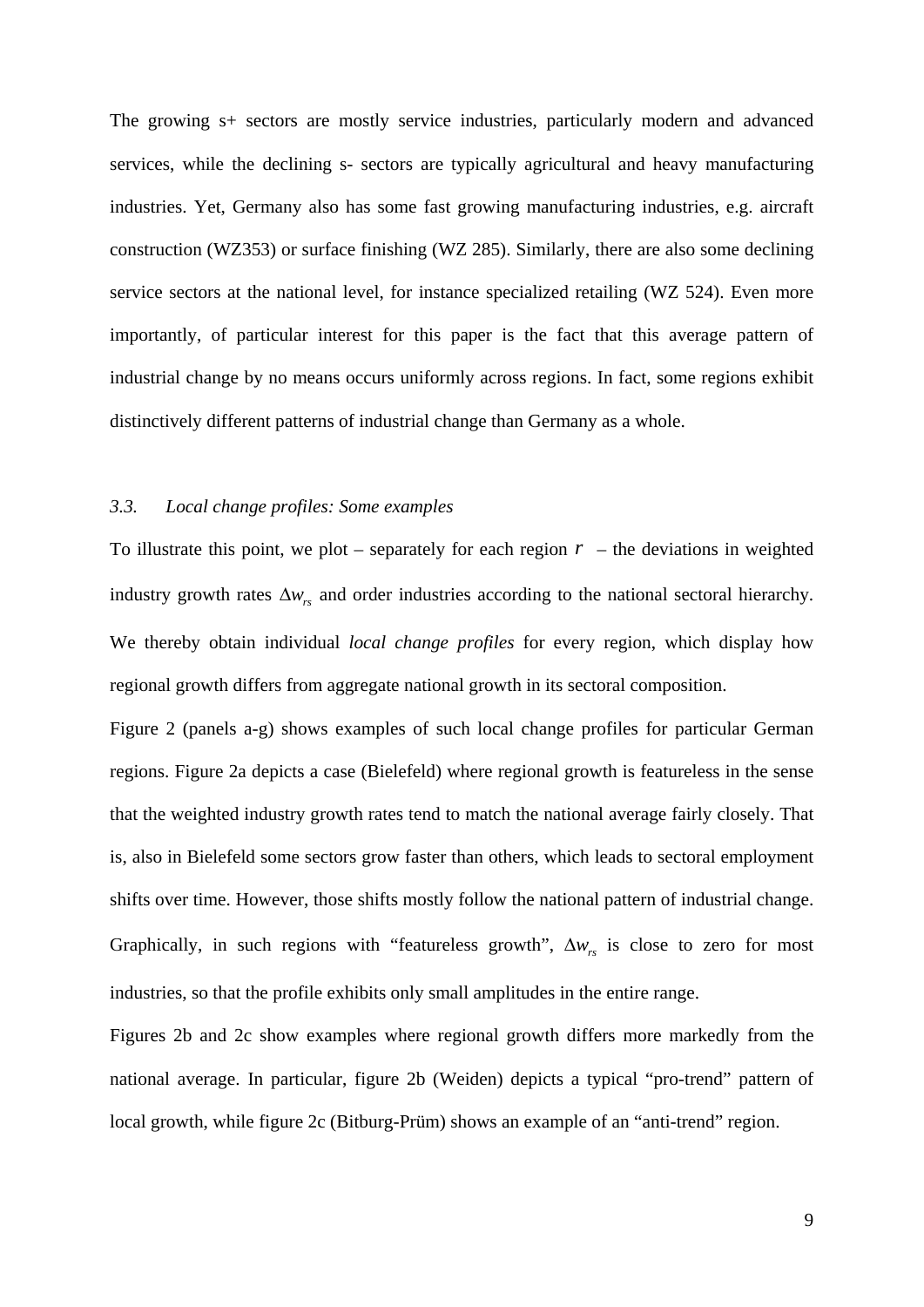

**Figure 2: Local change profiles of German regions – some examples**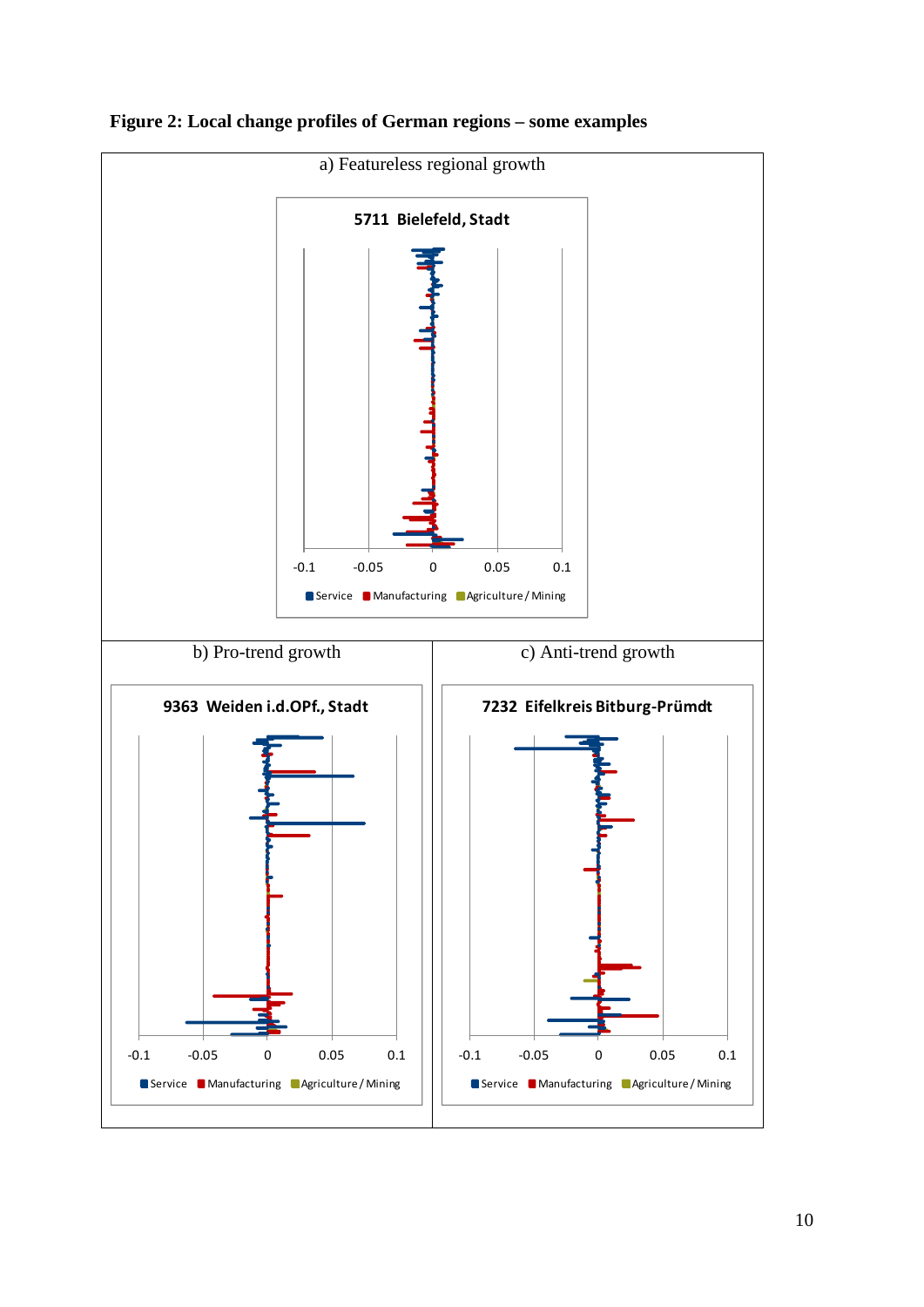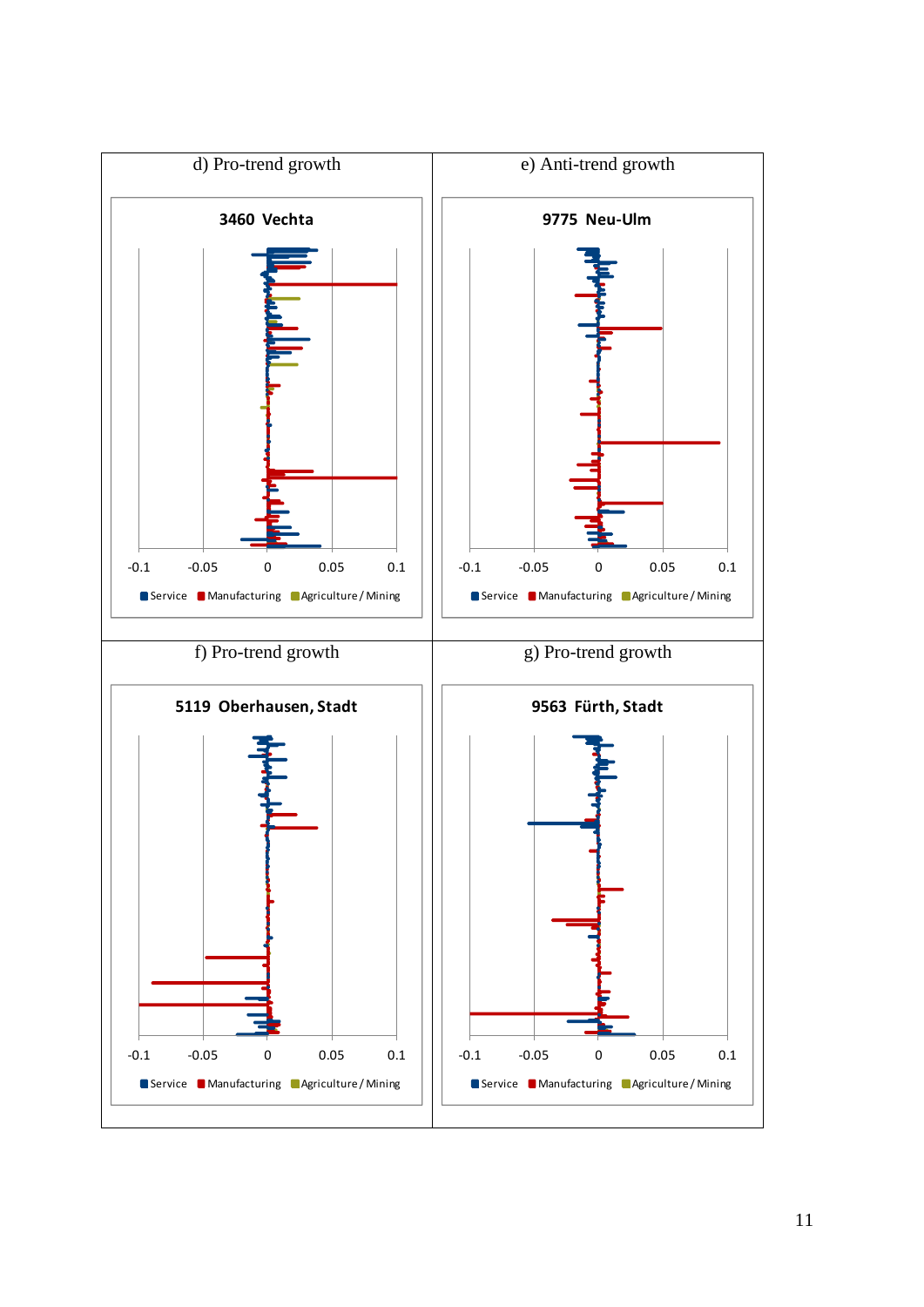In figure 2b, we observe that national boom industries (the rising s+ sectors) tend to grow relatively stronger in Weiden than in the national average, while the nationally declining ssectors tend to disappear faster. Graphically, we thus observe amplitudes to the right mostly in the upper range and amplitudes to the left mostly in the lower range of the figure. Regions of this "pro-trend" type therefore follow the *direction* of the national process of structural change, but at an accelerated speed.

Quite a different pattern we observe in figure 2c. This region evolves against the national trend, because regional growth mainly occurs in nationally declining s- sectors such as, for example, manufacturing of beverages (WZ 159) or retail sale (WZ 521). We thus observe notable right-amplitudes in the bottom range of figure 2c. At the same time, the region has experienced decline (or at least considerably lower growth) in national boom industries, hence the strong left-amplitudes in the top range of figure 2c.

There are also cases where amplitudes are almost unidirectional. Figures 2d and 2e illustrate the examples of Vechta and Neu-Ulm. In both cases, we mostly observe right-amplitudes throughout the entire range. That is, (almost) all industries grew stronger and (almost) no sector disappeared faster in those regions than in the national average. Still, despite this comprehensive growth, the profile of Vechta (figure 2d) is "pro-trend", since there are more and stronger right-amplitudes in the upper than in the lower range.<sup>6</sup> In Neu-Ulm (figure 2e), by contrast, growth is mainly driven by sectors on the bottom of the national hierarchy, $7$  so that this region exhibits an "anti-trend" profile of local growth.

Figure 2f shows a particularly interesting example, which refers to the city of Oberhausen situated in the industrial core of Germany, the Ruhr area. This city has experienced a substantial decline of mining and steel industries in the past 30 years, as can be seen from the

<sup>&</sup>lt;sup>6</sup> For the case of Vechta, the manufacture of plastic products (WZ 252) has grown enormously there in the last 30 years. Yet, national declining industries also tended to grow above the average, e.g. furniture manufacturing (WZ 361) by 23%. This is stronger than the national average, but by a much lower margin than plastic products

<sup>&</sup>lt;sup>7</sup> For example, manufacture of machine tools (WZ 294) is a nationally declining industry that grew substantially in Neu-Ulm, while booming industries such as the manufacture of pharmaceuticals (WZ 244) had lower (though mostly still positive) excess growth rates in that region.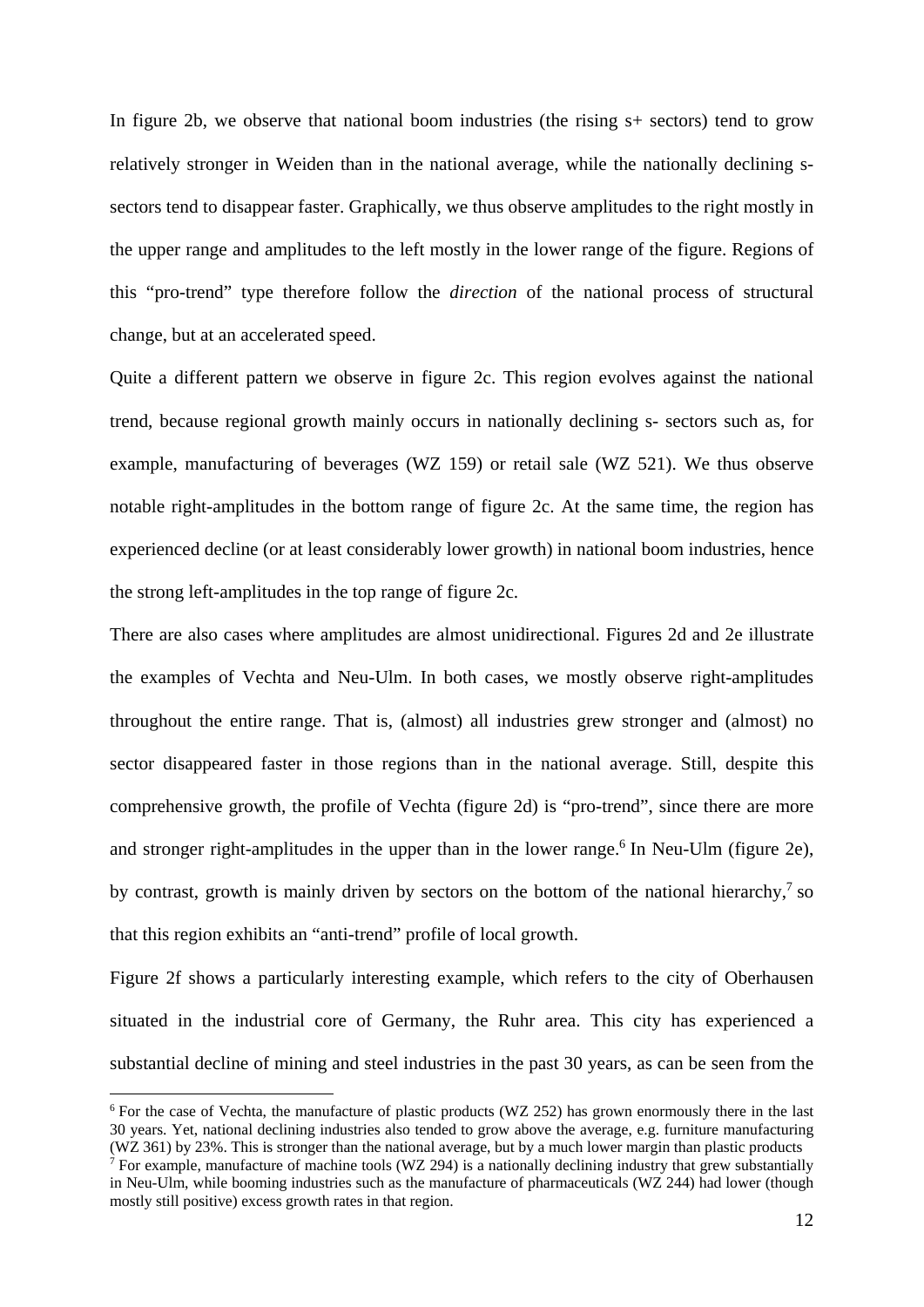strong left-amplitudes in the lower range. Oberhausen did build up some modern service industries in the meantime, as evidenced by the right-amplitudes in the upper range, but this has not been sufficient to compensate for the losses in traditional manufacturing. Overall, Oberhausen is therefore a declining city with  $g_r - g_{nat} < 0$  that nonetheless reveals a "protrend" pattern of industrial change. $8$  Finally, figure 2g shows another example (Fürth) of a pro-trend region with overall decline. Here we observe almost comprehensive regional decline (left-amplitudes) which still has been somewhat less severe in boom industries.

#### *3.4. Classification of regions*

The main aim of our classification is to divide regions into three different groups (with "protrend", "anti-trend" and "featureless" growth) where the regions within the same group exhibit local change profiles with similar features, indicating that those regions have experienced certain analogies in their recent history of local growth and industrial change.



**Figure 3: The local profile of industrial change** 

Quite naturally, such a classification is always somewhat arbitrary, but the following approach strikes us being a natural first step: Consider figure 3 which depicts a stylized local change profile of some region  $r$ . All amplitudes in area  $A$  imply excess growth in  $s$ +

<sup>&</sup>lt;sup>8</sup> Note that a consolidation of all amplitudes in the profile yields the regional excess growth rate as given in (1),  $g_r - g_{nat} = \sum_s \Delta w_{rs}$ . A region that exhibits stronger right-(left-)amplitudes overall, therefore must have a positive (negative) excess growth rate.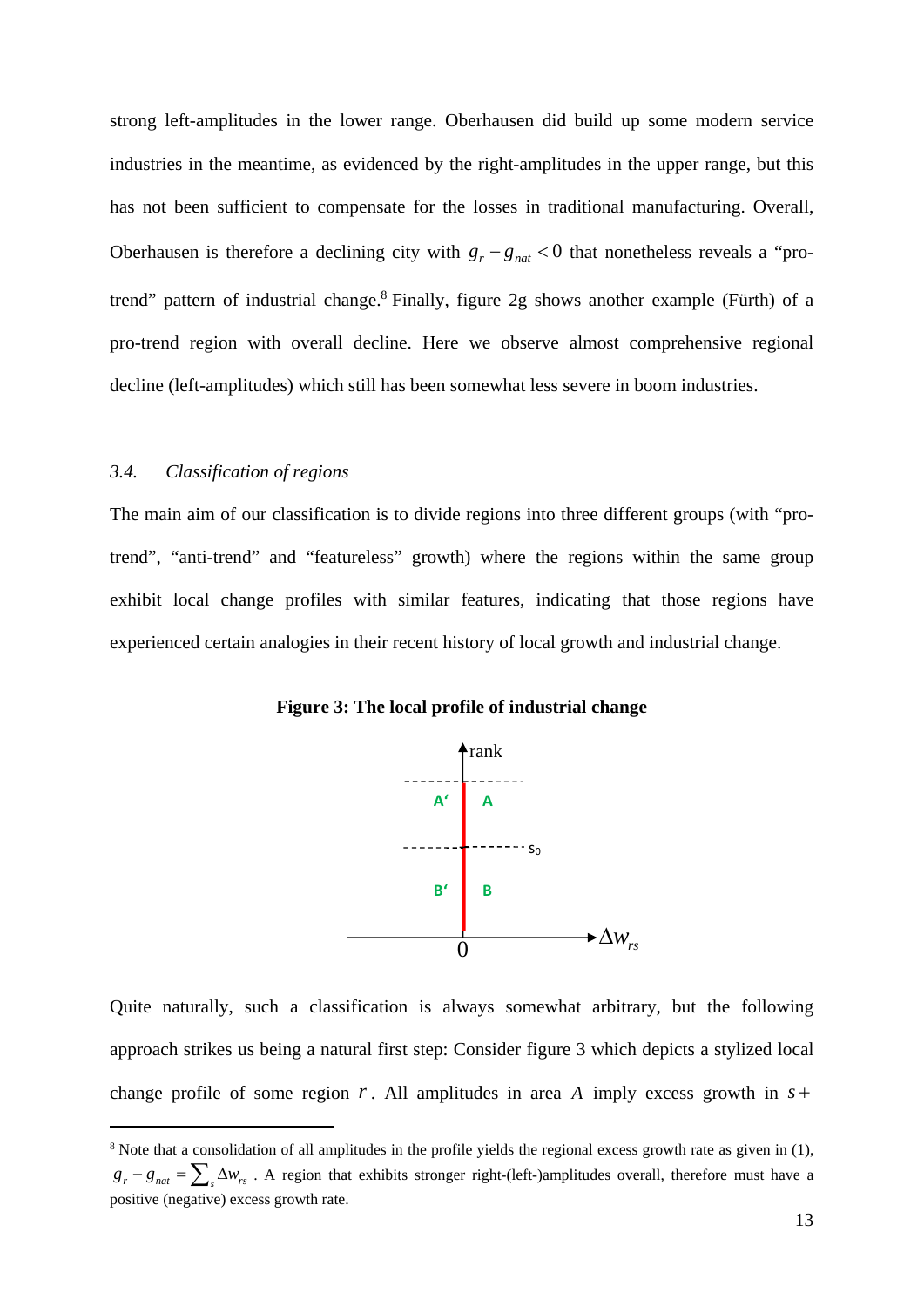sectors in region  $r_$ , whereas amplitudes in area  $B$  imply excess growth in nationally declining  $s$  – sectors. Analogously, amplitudes in  $A'$  and  $B'$  indicate above-average decline in  $s +$  or, respectively, in  $s -$  industries. Summing the absolute values of these amplitudes,

$$
\begin{aligned}\n\left| A_r \right| &= \sum_{s+} \left| \Delta w_{rs} \right| & \text{if } \Delta w_{rs} > 0 \\
\left| A \right|_{r} &= \sum_{s+} \left| \Delta w_{rs} \right| & \text{if } \Delta w_{rs} < 0 \\
\left| B \right|_{r} &= \sum_{s-} \left| \Delta w_{rs} \right| & \text{if } \Delta w_{rs} < 0 \\
\left| B \right|_{r} &= \sum_{s-} \left| \Delta w_{rs} \right| & \text{if } \Delta w_{rs} < 0\n\end{aligned}
$$

and adding up the resulting values,  $|A_r| + |B_r| + |A_r| + |B_r| = D_r$ , we obtain

$$
D_r \equiv \sum_s |\Delta w_{rs}| = \sum_s \left| \frac{emp_{rs1} - emp_{rs0}}{emp_{r0}} - \frac{emp_{s1} - emp_{s0}}{emp_0} \right| = \frac{1}{emp_{r0}} \cdot \sum_s \left| \Delta emp_{rs} - \frac{e_{r0}}{e_0} \cdot \Delta emp_s \right| \tag{2}
$$

We call the term  $D<sub>r</sub>$  from (2) the *excess change* of region *r*. It is a measure for the *strength* of the change in local industry compositions over time, compared to the average national pattern of structural change.<sup>9</sup> Yet, with  $D<sub>r</sub>$  alone we cannot further disentangle the *direction* of the regional change, i.e., we cannot distinguish "pro-trend" and "anti-trend" profiles.

To get to such a distinction, one could simply calculate the shares of the amplitudes  $|A_r|, |B_r|, |A_r|$  and  $|B_r|$  in the total excess change  $D_r$ . This would not be adequate in our view, however, because these shares can become large even if the amplitudes are small in absolute terms, i.e., if local industrial change is still essentially featureless. Moreover, we believe that one should not lump together urban and rural regions in a cross-regional comparison, but that it is more meaningful to treat urban and rural regions separately.

We hence follow a slightly modified procedure. First, we distinguish cities and rural areas.<sup>10</sup> Then we divide the group of cities (rural areas) into those that grew faster than the respective

 $9D<sub>r</sub>$  is conceptually related to, but distinct from, the excess churning index introduced by Duranton (2007).

<sup>&</sup>lt;sup>10</sup> In line with the classification of the Federal Institute for Research on Building, Urban Affairs and Spatial Development, we define cities with a population of more than 100.000 or other regions with a population density of more than 300 citizens per km² as urban regions.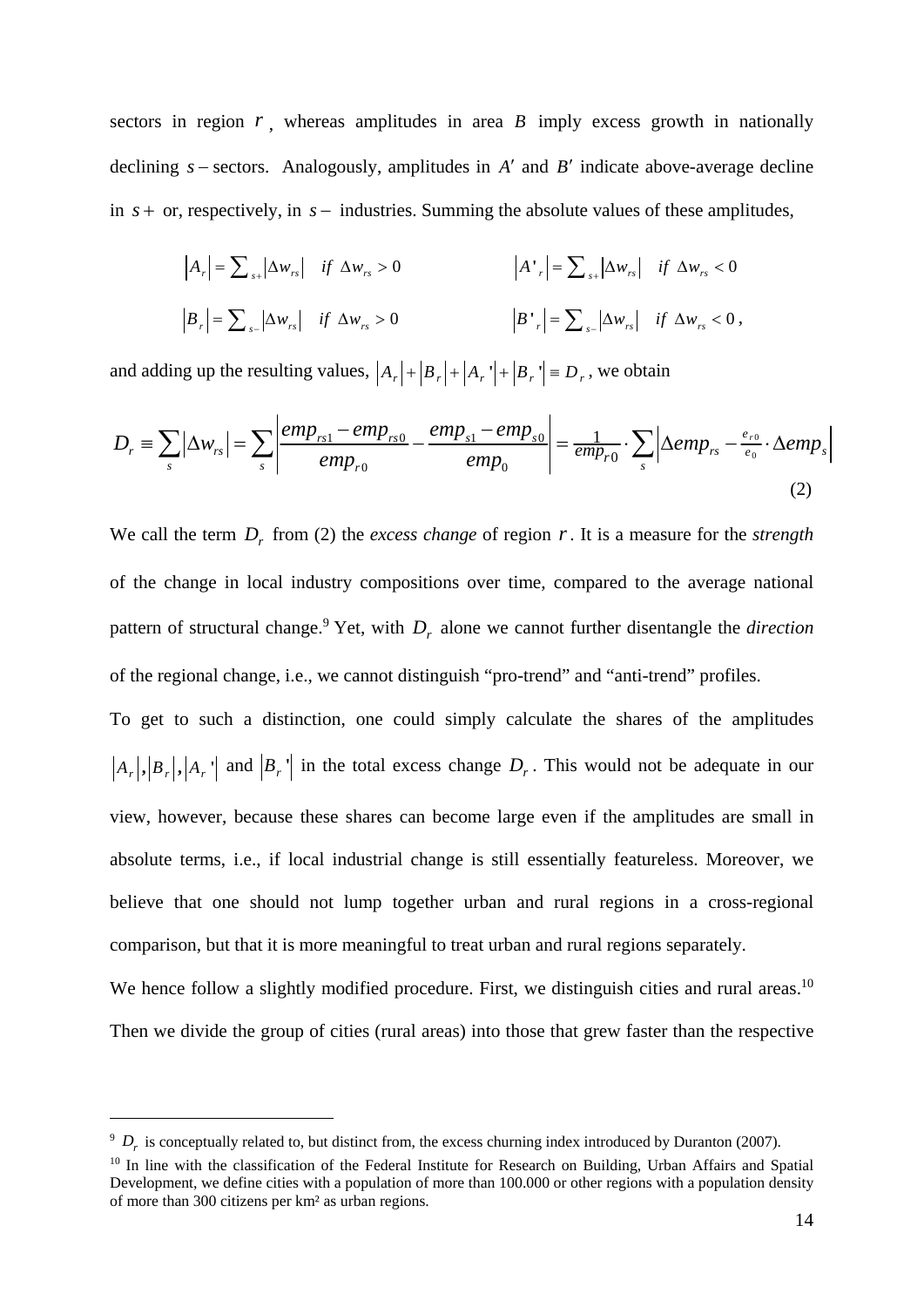national average, and those that grew slower. For the group  $v = \{cities, rural areas\}$  with above- and below-average growth,  $k = \{+, -\}$ , we compute the average excess change,

$$
\overline{D}^{\nu}_{+} = (1/N^{\nu}_{+}) \cdot \sum_{\nu_{+}} D_{r} \qquad \qquad \overline{D}^{\nu}_{-} = (1/N^{\nu}_{-}) \cdot \sum_{\nu_{-}} D_{r}
$$

where  $N_k^v$  is the number of areas of the respective type  $\{v, k\}$ -type, and we then calculate the following shares for every region:

$$
\alpha_r^{(v,k)} = |A_r| / \overline{D}_k^v \qquad \beta_r^{(v,k)} = |B_r| / \overline{D}_k^v \qquad \alpha_r'^{(v,k)} = |A_r'| / \overline{D}_k^v \qquad \beta_r'^{(v,k)} = |B_r'| / \overline{D}_k^v
$$

That is, we set the region-specific amplitudes  $\left|A_r\right|$ ,  $\left|B_r\right|$ ,  $\left|A_r\right|$  and  $\left|B_r\right|$  into perspective to the average excess change level in comparable regions. Finally, we calculate the arithmetic means of these shares  $(\bar{\alpha}_k^v, \bar{\beta}_k^v, \bar{\alpha}_k^v', \bar{\beta}_k^v')$  and then classify regions as "pro-trend" or "anti-trend" according to the following rule, with all other regions being defined as "featureless":

#### "Pro-trend"

| for $k =$ "+": | $\alpha_r^{\{\nu,k\}} > \beta_r^{\{\nu,k\}}$   | and $\alpha_r^{\{\nu,k\}} > \overline{\alpha}_k^{\nu}$ |
|----------------|------------------------------------------------|--------------------------------------------------------|
| for $k = "-":$ | $\beta_r^{l' \{v,k\}} > \alpha_r^{l' \{v,k\}}$ | and $\beta_r'^{\{v,k\}} > \overline{\beta}_k^{\,v'}$   |

"Anti-trend"

| for $k =$ "+": | $\beta_r^{ \ \{\nu,k\}} > \alpha_r^{ \ \{\nu,k\}}$                                          | and $\beta_r^{\{\nu,k\}} > \overline{\beta}_k^{\nu}$ |
|----------------|---------------------------------------------------------------------------------------------|------------------------------------------------------|
| for $k = "-":$ | $\alpha_r'^{\{v,k\}} > \beta_r'^{\{v,k\}}$ and $\alpha_r'^{\{v,k\}} > \overline{\alpha}_k'$ |                                                      |

"Featureless" *otherwise*

What is the rationale behind this assignment rule? Consider regions with  $k =$  "+" that grow stronger than the respective national average. The first condition for "pro-trend" growth requires that, within the region, growth is mainly driven by nationally booming  $s +$ industries. In addition, the second condition requires that regional growth of  $s +$  industries is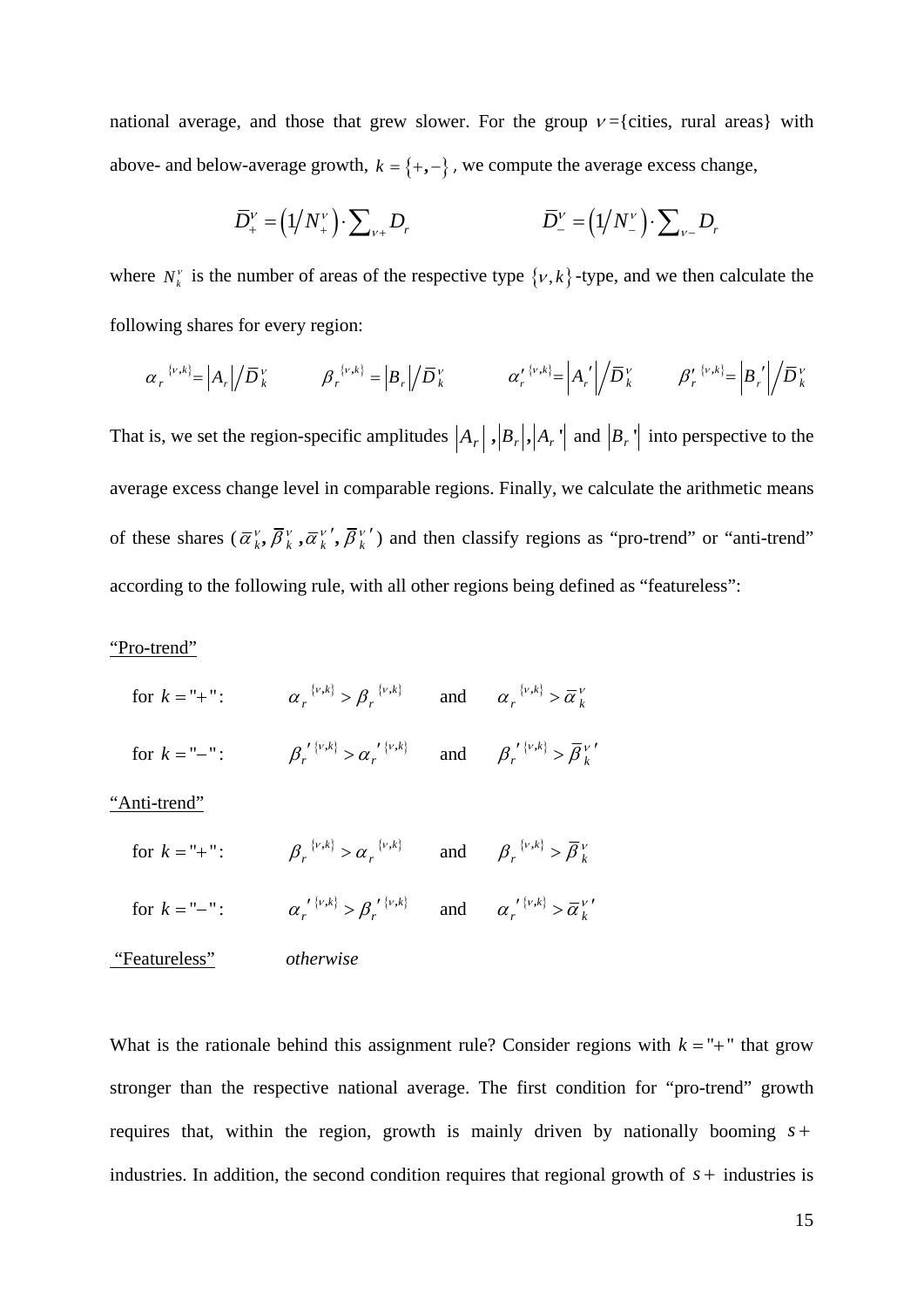also stronger than in comparable areas. We thereby avoid classifying regions as "pro-trend" where right-amplitudes  $|A_r|$  are small in absolute terms. The definition of "anti-trend" regions follows a similar logic: i) growth within the region must be stronger in national bust industries than in boom industries, and ii) this growth of  $s$  – industries must be stronger than in comparable regions. For the declining regions ( $k =$ "-"), we adopt an analogous approach.

#### *3.5. The groups of German pro- and anti-trend regions*

With our approach, we make sure that we only allocate such regions into the groups with "pro-trend" or "anti-trend" growth, where the respective local change profiles actually exhibit marked features that differ substantially from the national average.  $^{11}$  Table 1 reports the number of regions as well as some mean regional characteristics in the different groups.

|                                      | pro-trend growth |             | anti-trend growth |             | featureless growth |             | aggregate   |
|--------------------------------------|------------------|-------------|-------------------|-------------|--------------------|-------------|-------------|
|                                      | $grow (+)$       | decline (-) | grow $(+)$        | decline (-) | grow $(+)$         | decline (-) |             |
| number of regions                    | 50               | 55          | 45                | 40          | 75                 | 61          | 326         |
| (cities / rural areas)               | (15 / 35)        | (20/35)     | (15/30)           | (10/30)     | (26/49)            | (15/46)     | (101 / 225) |
| excess growth rate $(g_r - g_{nat})$ | 41.95            | $-23.24$    | 25.81             | $-18.74$    | 8.82               | $-11.05$    |             |
| excess change (D <sub>r</sub> )      | 98.68            | 74.91       | 82.53             | 67.58       | 68.21              | 60.21       |             |
| share manufacturing                  | 35.65            | 47.42       | 48.60             | 34.32       | 39.23              | 40.06       | 40.91       |
| share high skilled workers           | 2.98             | 2.45        | 2.45              | 2.96        | 2.95               | 3.28        | 2.86        |
| Δ import exposure (gross)            | 5.93             | 9.75        | 8.72              | 6.84        | 7.58               | 7.44        | 7.74        |
| $\Delta$ export exposure (gross)     | 6.99             | 8.49        | 10.86             | 8.51        | 8.65               | 8.45        | 8.62        |
| $\Delta$ net exposure                | 1.06             | $-1.27$     | 2.13              | 1.66        | 1.07               | 1.01        | 0.88        |

**Table 1: Means of regional characteristics** 

 $11$  It is important to point out that our main results do not crucially hinge on the particular ad hoc definitions of "pro-trend" and "anti-trend" regions. We have conducted several robustness checks where we define the groups differently. There we typically impose somewhat stricter conditions before a region is classified as "pro-trend" or "anti-trend", respectively. The key messages of Table 1 and Figure 4 are unaffected by these alternations.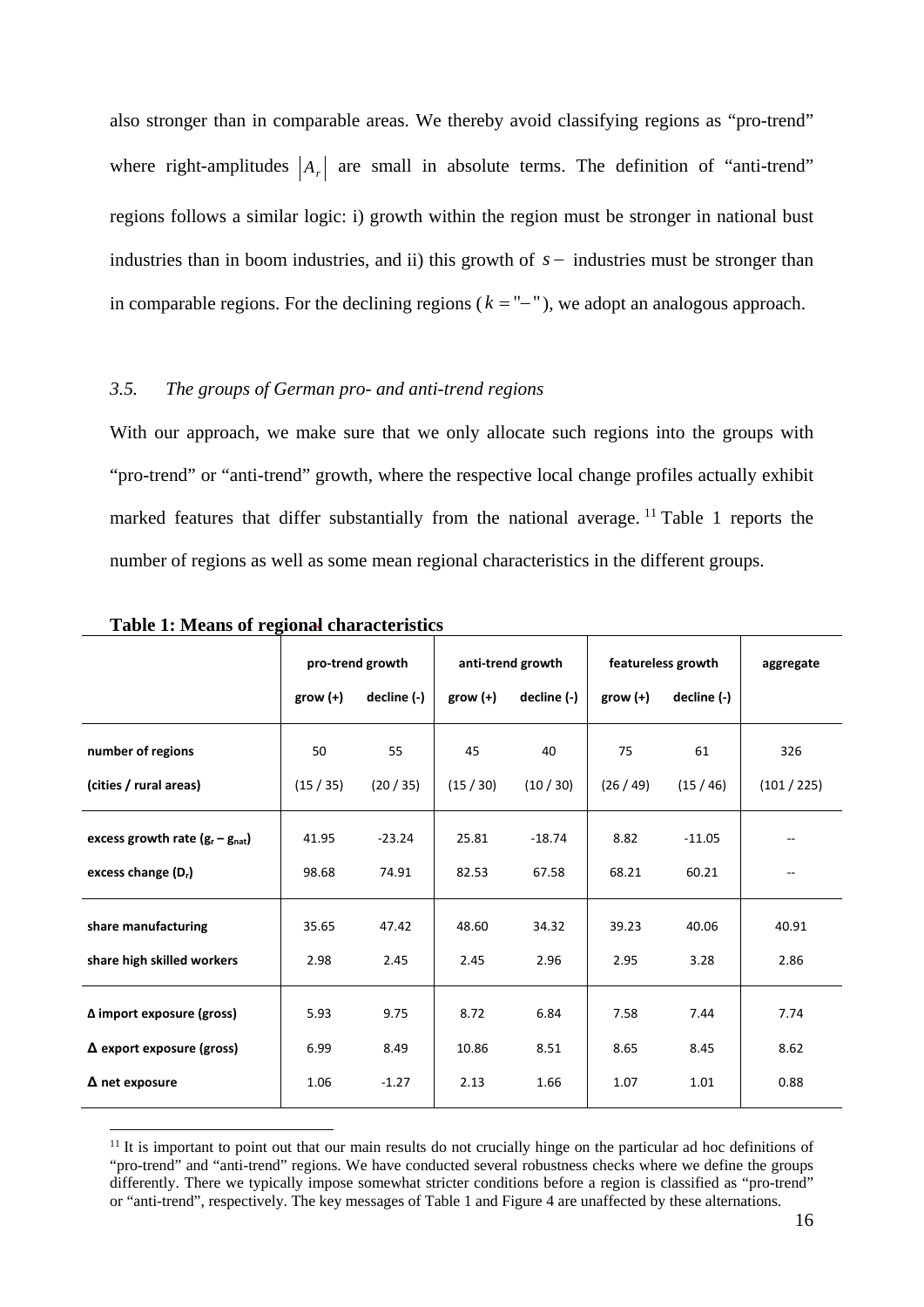Most regions (136 out of 326) we classify as "featureless". 105 regions exhibit a "pro-trend" pattern, and 85 regions belong to the "anti-trend" group. The map in the Appendix illustrates the geographical configuration of these regional types. Some concentration of non-featureless growth is visible in Bavaria in the South-East, as well as some smaller clusters of "pro-trend" decline in the Ruhr area in the western part. Overall, however, it seems that "pro-trend" and "anti-trend" growth regions are scattered across Western Germany.

Table 1 also reports the average excess employment growth rate  $g_r - g_{nat}^{\nu}$  across regions in the different groups, and in Figure 4 we illustrate kernel density estimates of these excess growth rates. As can be seen, the "pro-trend" pattern tends to come with the highest total growth among the successful regions. Yet, there is considerable overlap in the distributions. Put differently, a "pro-trend" profile seems to be neither a guarantee nor a prerequisite for a good overall performance. Many "anti-trend" regions were almost equally successful. Among the declining regions, we similarly find that "pro-trend" and "anti-trend" regions also did not differ much in their overall performance, although they differ substantially in the sectoral structure of their growth profile.



**Figure 4: Excess growth in the different groups of regions**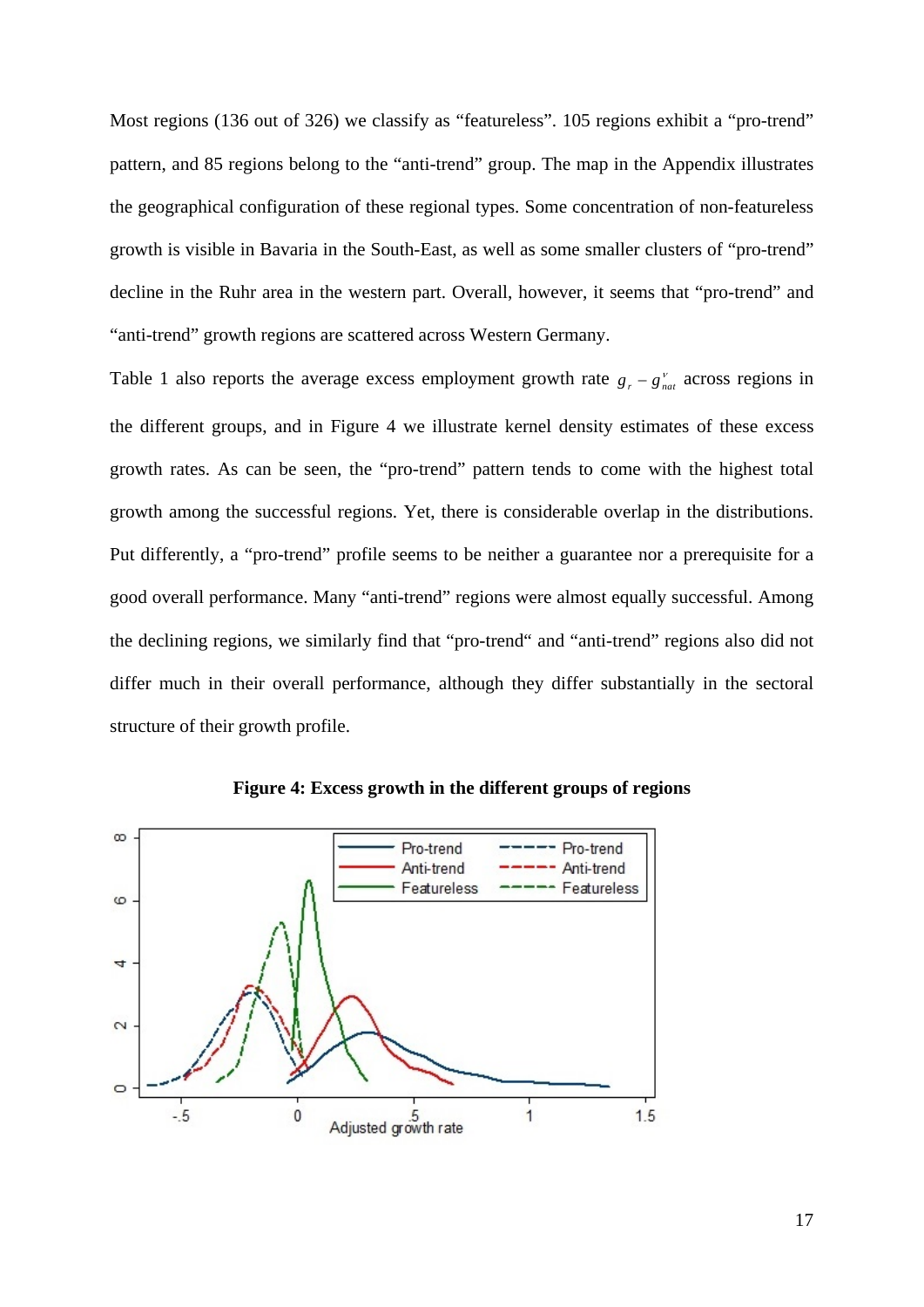Table 1 also reports the average excess change across regions in the different groups. We see that "pro-trend" regions exhibit on average stronger amplitudes in their local change profiles than "anti-trend" regions. Moreover, excess change is higher for growing than for declining regions, pointing at a positive correlation between local growth and industry turnover. By construction, regions with featureless growth exhibit the smallest degrees of excess change.

#### **4. The impact of international trade on regional growth and industrial change**

So far, we have documented patterns of local industrial change and we have classified the German regions into three groups. However, we said little about the underlying causes of these divergent regional trends, i.e., *why* a particular region might exhibit a "pro-trend" or an "anti-trend" profile with above- or below-average total regional growth. In this section, we turn to the second step of our analysis and aim to provide an (at least partial) explanation.

Our hypothesis is that the differential regional trends described so far are shaped – to a notable extent – by "globalization", more specifically, Germany's rising international trade exposure with emerging economies in Eastern Europe and Asia. In this section, we first provide some background about this external trend of globalization, then derive a measure for local trade exposure (on the import and export side), and finally analyze how this local trade exposure has affected regional growth and change in the different groups.

#### *4.1. Rising German trade with "the East"*

During our observation period, there has been a massive increase in the aggregate German trade volume, in particular with respect to two trading partners: China and Eastern Europe. This is shown in Table 2, which summarizes the increase of the total German export and import volumes (in constant 2005-€) vis-à-vis various trading partners over the period 1978- 2008. The reasons for the "rise of China" in the world economy, e.g., various market openings, massive productivity gains, trade cost reductions from its WTO accession, etc., are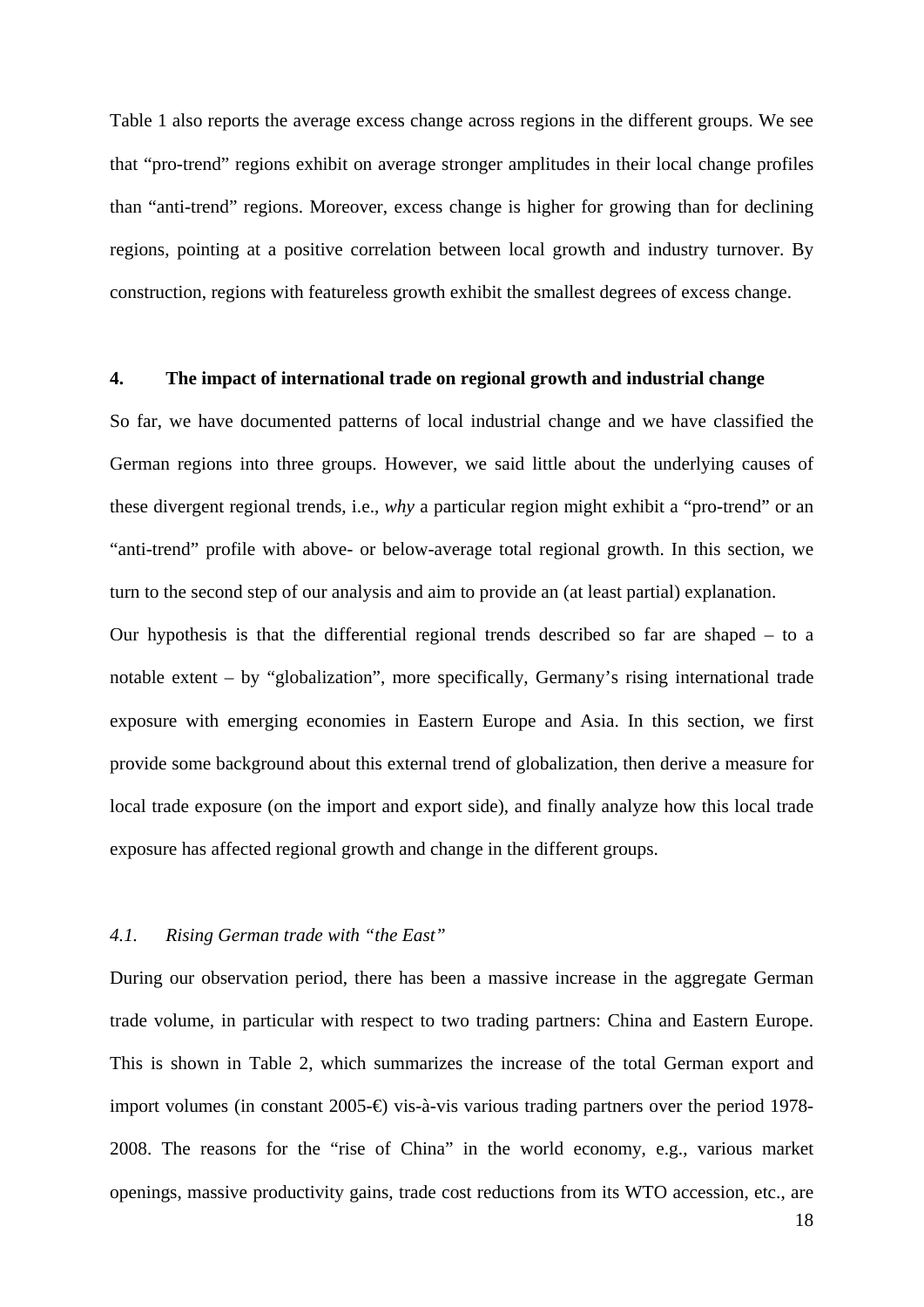well documented in the literature (Feenstra and Hanson 1999; Autor et al. 2013). Similar causes led to the rise of Eastern Europe after the fall of the iron curtain and the transformation of the former socialist countries into market economies (Redding and Sturm 2008).12 For both areas, we may thus argue that their rise in world economy occurred unexpectedly and quickly, and was exogenous from the point of view of German regions.

|        |                | China                      | <b>Eastern Europe</b> |                   |
|--------|----------------|----------------------------|-----------------------|-------------------|
| Period | <b>Imports</b> | <b>Exports</b>             | <b>Imports</b>        | <b>Exports</b>    |
| 1978   | 0.7            | 1.9                        | 9.2                   | 14.6              |
| 1988   | 3.1            | 3.0                        | 11.0                  | 13.3              |
| 1998   | 12.9           | 5.6                        | 42.0                  | 51.0              |
| 2008   | 53.1           | 30.1                       | 103.8                 | 134.0             |
| Growth | 7568%          | 1496%                      | 1030%                 | 820%              |
|        |                |                            |                       |                   |
|        |                | Other Asian dev. countries |                       | Rest of the World |
| Period | <b>Imports</b> | <b>Exports</b>             | <b>Imports</b>        | <b>Exports</b>    |
| 1978   | 3.7            | 3.8                        | 216.6                 | 251.7             |
| 1988   | 5.0            | 5.1                        | 289.3                 | 380.7             |
| 1998   | 12.6           | 7.5                        | 357.7                 | 442.8             |
| 2008   | 20.0           | 16.2                       | 490.1                 | 662.4             |
| Growth | 439%           | 327%                       | 126%                  | 163%              |

**Table 2: Changes in German trade volumes, 1978-2008** (in billion €)

Source: Own calculations based on UN Comodity Trade Statistics

Standard international trade theory predicts that such exogenous liberalizations cause perturbations in domestic industry structures, as countries specialize in their respective comparative advantage industries. From an aggregate perspective, rising German trade with "the East" (Eastern Europe and China) can thus be expected to induce expansions or, respectively, contractions of employment across industries. Until recently, however, researchers mostly ignored the regional implications of this process, i.e., how external trade liberalizations affect the internal structure of the domestic economy.

<sup>&</sup>lt;sup>12</sup> Eastern Europe comprises the countries Bulgaria, Czech Republic, Hungary, Poland, Romania, Slovakia, Slovenia, and the former USSR or its succession states Russian Federation, Belarus, Estonia, Latvia, Lithuania, Moldova, Ukraine, Azerbaijan, Georgia, Kazakhstan, Kyrgyzstan, Tajikistan, Turkmenistan, and Uzbekistan.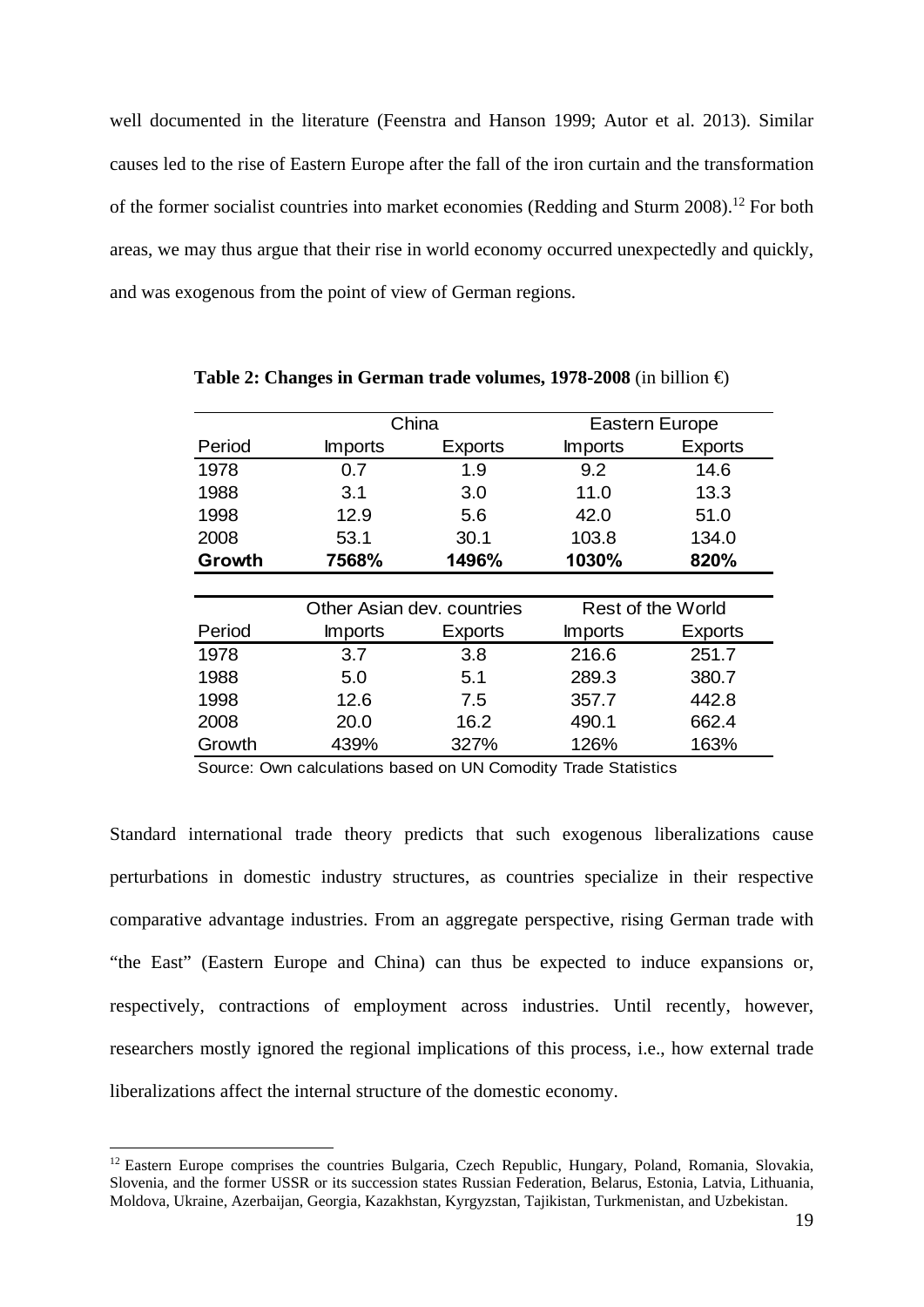#### *4.2. Data and measurement of local trade exposure*

In a recent paper, Dauth et al. (2014) have analyzed the impacts of these major trade shocks for Germany from a regional perspective, drawing on the pioneering work by Autor et al. (2013) for the United States. In this paper, we follow their approach to measure the trade exposure of a German region. We first consider the import exposure of a German region *i* from "the East", which can be written as follows:

$$
Import\,\, Exposure_{i} = \sum_{j} \frac{E_{ijt}}{E_{jt}} \cdot \frac{\Delta Imp_{jt}^{EAST}}{E_{it}}.
$$
\n(3)

Here,  $\Delta \text{Imp}_{it}^{EAST}$  is the total change in the import value from "the East" (the sum of China and all Eastern European countries) to Germany that was observed in industry *j* between 1978 and 2008.  $E_{ijt}/E_{jt}$  represents region *i*'s share of national industry employment in sector *j*, and  $E_{it}$  is the total manufacturing employment in region  $i$  in the base period. This measure thus captures the *potential* increase in import exposure of a German region, given its initial sectoral employment structure. It apportions the *national* change in imports to the single German regions according to their shares in national industry employment. Analogously, we measure region *i*'s export exposure as follows,

$$
\text{Export Exposure}_{it} = \sum_{j} \frac{E_{ijt}}{E_{jt}} \cdot \frac{\Delta \text{Exp}_{jt}^{\text{EAST}}}{E_{it}},\tag{4}
$$

where  $\Delta \text{Exp}_{jt}^{\text{EAST}}$  is the total national change in industry *j*'s export flows to "the East". This measure thus captures the potential of regions, given their initial sectoral employment patterns, to benefit from rising demand from the "East" for German manufacturing products. Finally, to consider the net trade exposure of a German region, we compute

$$
\text{Net Exposure}_{ii} = \sum_{j} \frac{E_{ijt}}{E_{ji}} \cdot \frac{1}{E_{ii}} \left( \Delta \text{Exp}_{jt}^{\text{EAST}} - \Delta \text{Imp}_{jt}^{\text{EAST}} \right) \tag{5}
$$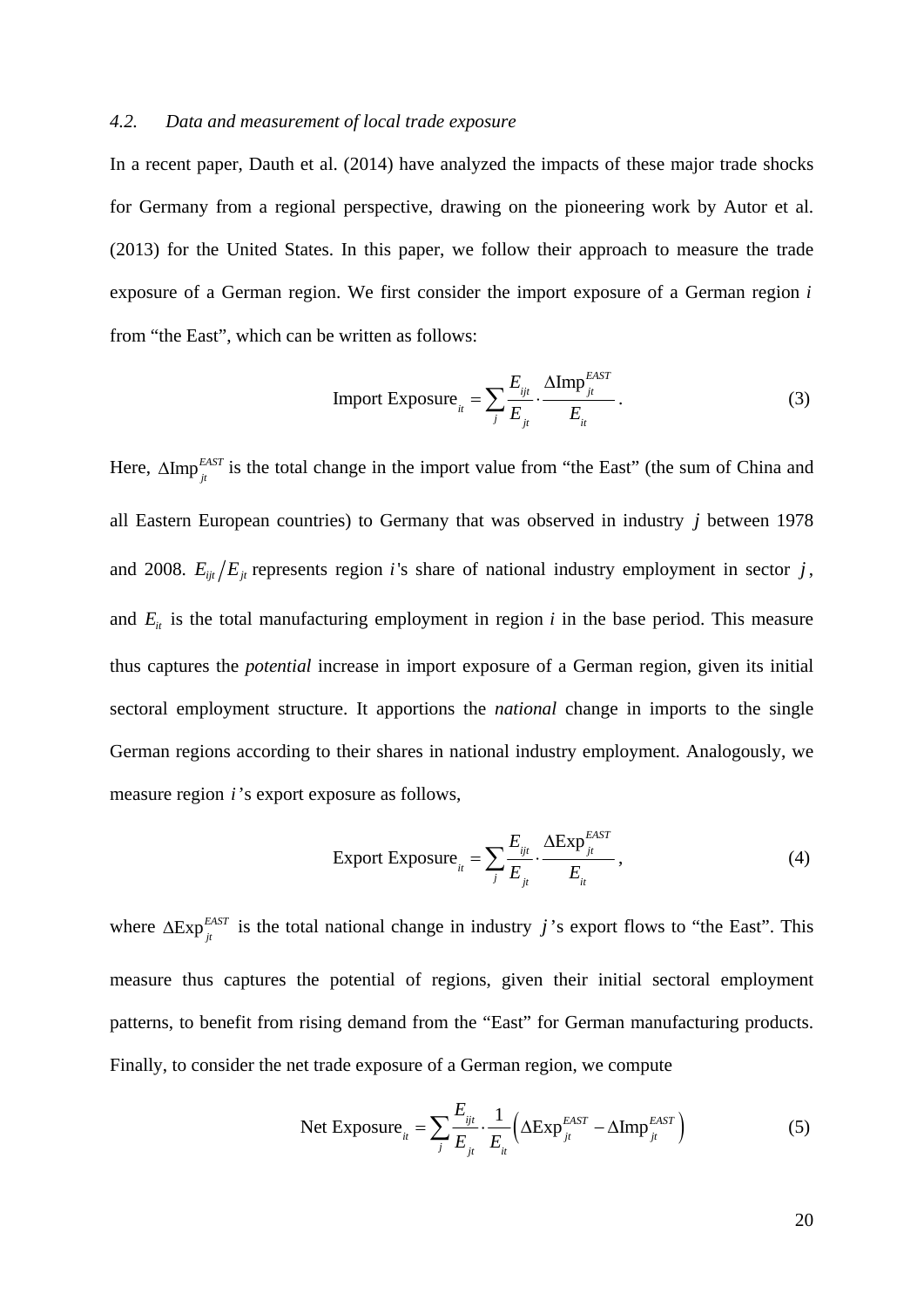The industry-level data on import and export volumes come from the United Nations Commodity Trade Statistics Database (Comtrade). This data contains annual international trade statistics of over 170 reporter countries detailed by commodities and partner countries. Trade flows are converted into 2005- $\epsilon$  using exchange rates supplied by the German *Bundesbank*. We merge this information with our German sectoral employment data by harmonizing industry and product classifications. The correspondence between 1031 SITC rev. 2/3 product codes and the employment data (101 NACE 3-digit equivalent industry codes) is provided by the UN Statistics Division and allows unambiguously matching 92 percent of all commodities to industries. We partition trade values of ambiguous cases into industries according to national employment shares in 1978. Notice that these trade volumes are only for manufacturing industries, while there is no information on trade in services.

#### *4.3. The overall impact of trade exposure on regional growth and change*

We investigate the impact of trade exposure with "the East" on employment growth across German regions. More specifically, as our main dependent variable we use the regional excess growth rate  $(g_r - g_{nat})$  as defined in eq. (1). We regress this on the local measures of import and export exposure from (3) and (4), or alternatively the net exposure (5). We also control for the initial share of manufacturing employment in the region, since the variation in the local trade exposures mainly stems from the detailed sectoral specialization patterns within the local manufacturing sector. Finally, we add dummy variables that capture the broad location of the respective region, and more importantly, whether it belongs to the "pro-trend" or the "anti-trend" group. Table 4 shows the regression results.

In column 1, we consider the impacts of import and export exposure separately. For import exposure, we obtain a significantly negative coefficient. That is, regions with an initial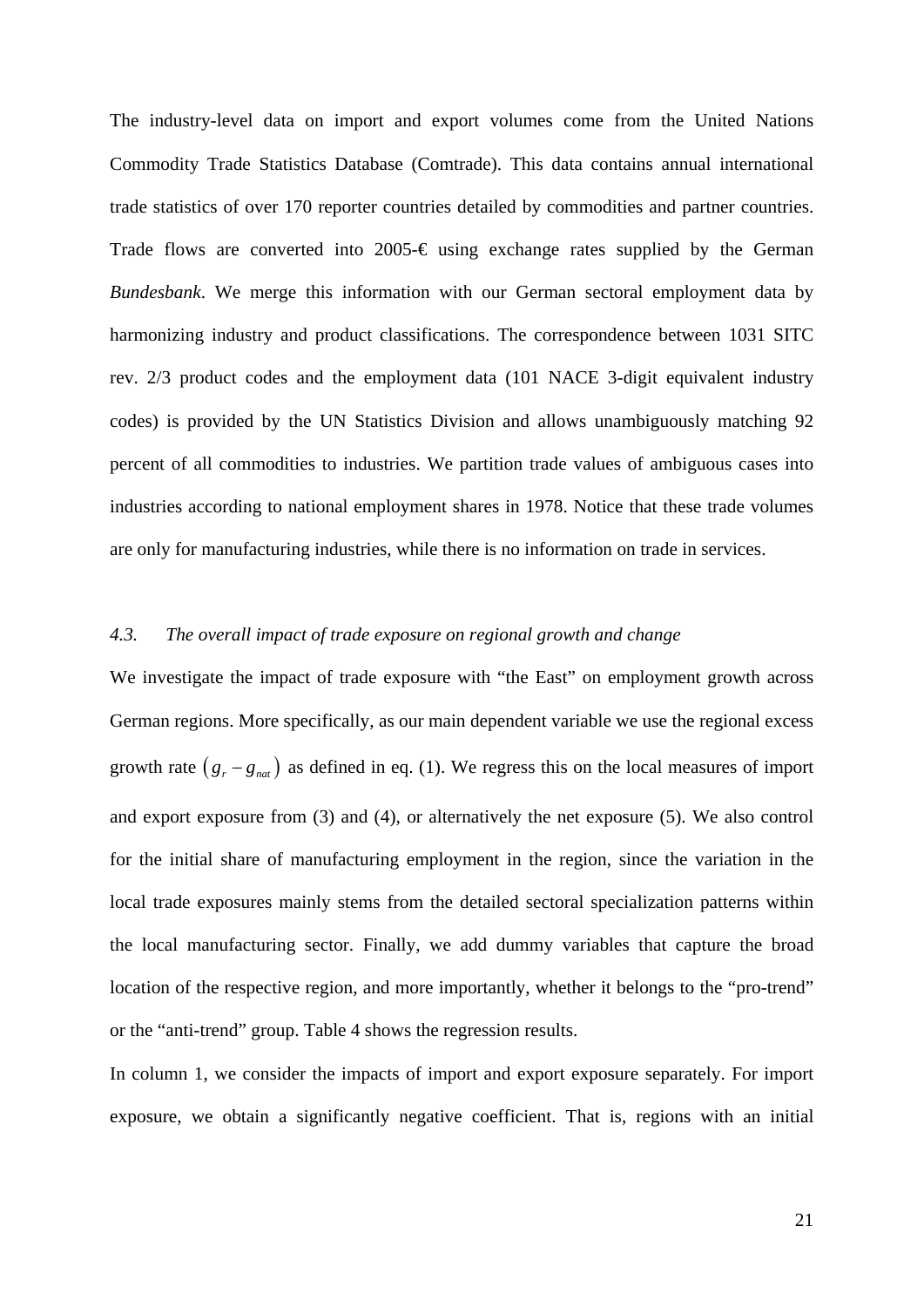industrial structure that makes them more vulnerable to rising import penetration from "the East" exhibited lower employment growth over the period 1978-2008.

| dependent variable:      | excess regional growth rate |             |              | excess regional change |            |            |
|--------------------------|-----------------------------|-------------|--------------|------------------------|------------|------------|
|                          | (1)                         | (2)         | (3)          | (4)                    | (5)        | (6)        |
| $\operatorname{north}$   | $-3.106$                    | $-2.409$    | $-3.434$     | $-0.137$               | $-0.120$   | $-0.103$   |
|                          | (4.09)                      | (4.06)      | (3.97)       | (0.13)                 | (0.13)     | (0.12)     |
| south                    | 17.473***                   | 17.587***   | 15.670***    | $-0.115$               | $-0.112$   | $-0.109$   |
|                          | (3.09)                      | (3.10)      | (2.90)       | (0.10)                 | (0.10)     | (0.10)     |
| pro-trend                | 9.401**                     | 8.793**     | 42.127***    | $0.704***$             | $0.689***$ | $0.878***$ |
|                          | (3.70)                      | (3.68)      | (10.98)      | (0.09)                 | (0.09)     | (0.33)     |
| anti-trend               | 3.245                       | 3.520       | $-35.736***$ | $0.354***$             | $0.360***$ | $0.689*$   |
|                          | (2.95)                      | (2.91)      | (7.43)       | (0.11)                 | (0.11)     | (0.41)     |
| export exposure          | 1.575***                    |             |              | $-0.012$               |            |            |
|                          | (0.53)                      |             |              | (0.02)                 |            |            |
| import exposure          | $-0.986***$                 |             |              | $0.026***$             |            |            |
|                          | (0.28)                      |             |              | (0.01)                 |            |            |
| net exposure             |                             | 1.114***    | $0.660**$    |                        | $-0.023**$ | $-0.022**$ |
|                          |                             | (0.34)      | (0.26)       |                        | (0.01)     | (0.01)     |
| initial share of manuf.  | $-0.507***$                 | $-0.365***$ | $-0.360***$  | $-0.014***$            | $-0.011**$ | $-0.007$   |
| employment               | (0.18)                      | (0.12)      | (0.11)       | (0.00)                 | (0.00)     | (0.01)     |
| interaction pro-trend x  |                             |             | $-0.808***$  |                        |            | $-0.005$   |
| manuf. share             |                             |             | (0.24)       |                        |            | (0.01)     |
| interaction anti-trend x |                             |             | 0.949***     |                        |            | $-0.008$   |
| manuf. share             |                             |             | (0.17)       |                        |            | (0.01)     |
| $R^2$                    | 0.152                       | 0.148       | 0.258        | 0.183                  | 0.180      | 0.183      |

**Table 3: Impact of trade with "the East" on Western German Regions** 

Notes: N=326, robust standard errors in parentheses.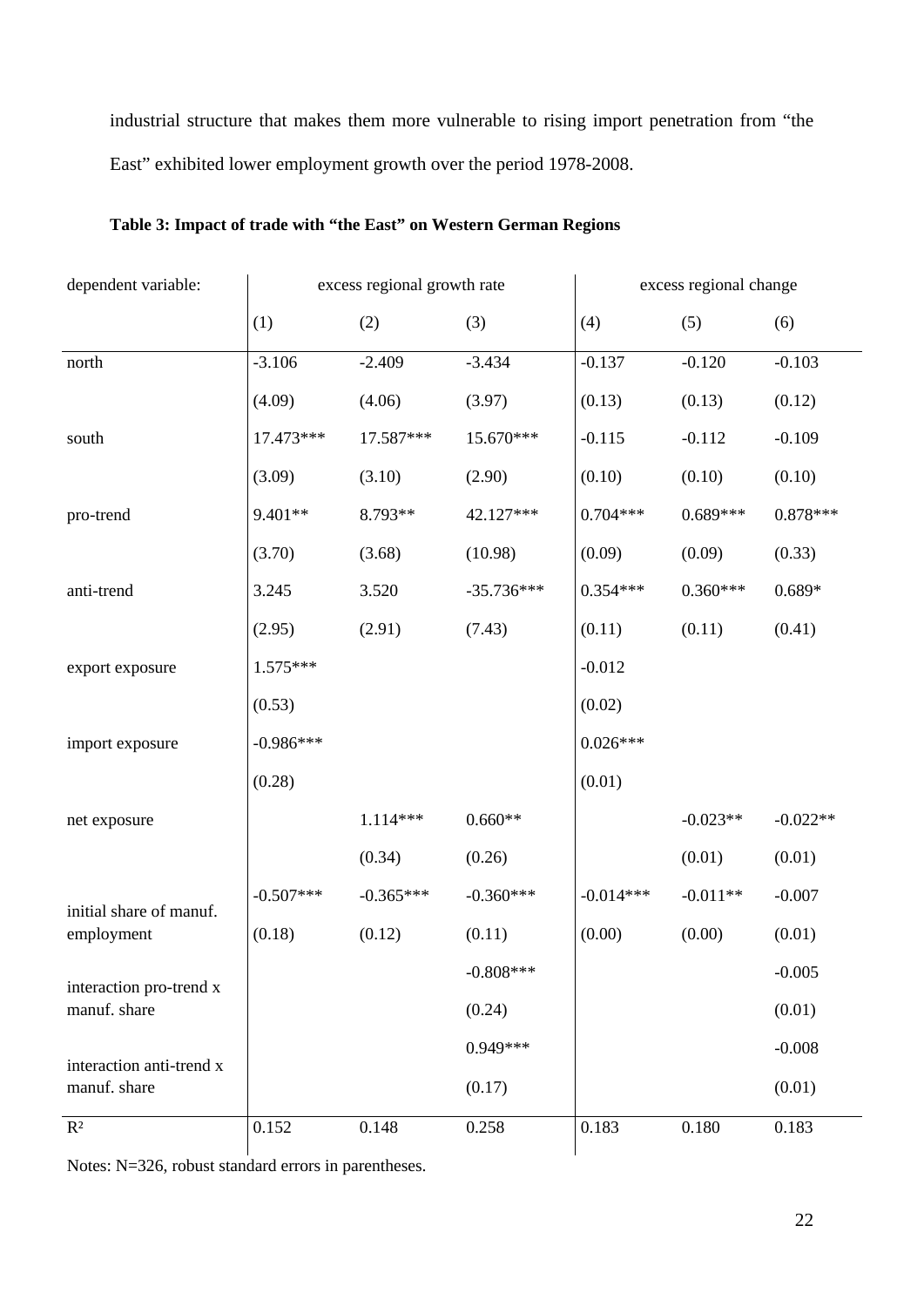Regions with an export-oriented structure grew significantly stronger, however, and the marginal effect of export exposure seems to be stronger than the import effect. Moreover, as discussed before, we find that "pro-trend" regions grew somewhat faster on average.

In column 2, we address the consolidated impact of net export exposure. We find a significantly positive effect on excess growth, thus supporting the conclusion that more export-oriented regions (with higher net export exposure) tended to grow faster. Moreover, that specification reveals a negative coefficient of the initial manufacturing share. Across all German regions, a strong initial manufacturing specialization is thus negatively related to subsequent regional growth. However, there is a more nuanced picture for the different groups of regions. In column 3, we introduce interaction terms with dummy variables for our "protrend" and "anti-trend" groups. This exercise shows that a large manufacturing sector was particularly harmful for growth among "pro-trend" regions. Among the "anti-trend" regions, however, a larger manufacturing base is associated with a better growth performance.

In columns 4-6 of Table 4, we consider the effects of trade exposure on the strength of local industrial change. The specifications are analogous to columns 1-3, but the dependent variable is now the excess change  $D<sub>r</sub>$  from eq. (2). First, notice that we find significantly higher excess change in both, "pro-trend" and "anti-trend" regions, as compared to regions with featureless growth. Moreover, a higher import exposure triggers stronger industry reallocations, i.e., more pronounced amplitudes in the local change profiles (in either direction). More export-oriented regions, by contrast, exhibited lower excess change.

In the next subsection, we will provide a detailed discussion of these results, in particular about the implied economic magnitudes and the ambiguous relationship between the initial manufacturing share and subsequent growth. For the moment, we like to stress that the estimation results shown in columns 1-3 of Table 4 are consistent with the findings by Dauth et al. (2014). They also show that the German economy substantially benefited from rising export opportunities in "the East", unlike the US, which seems to be primarily affected by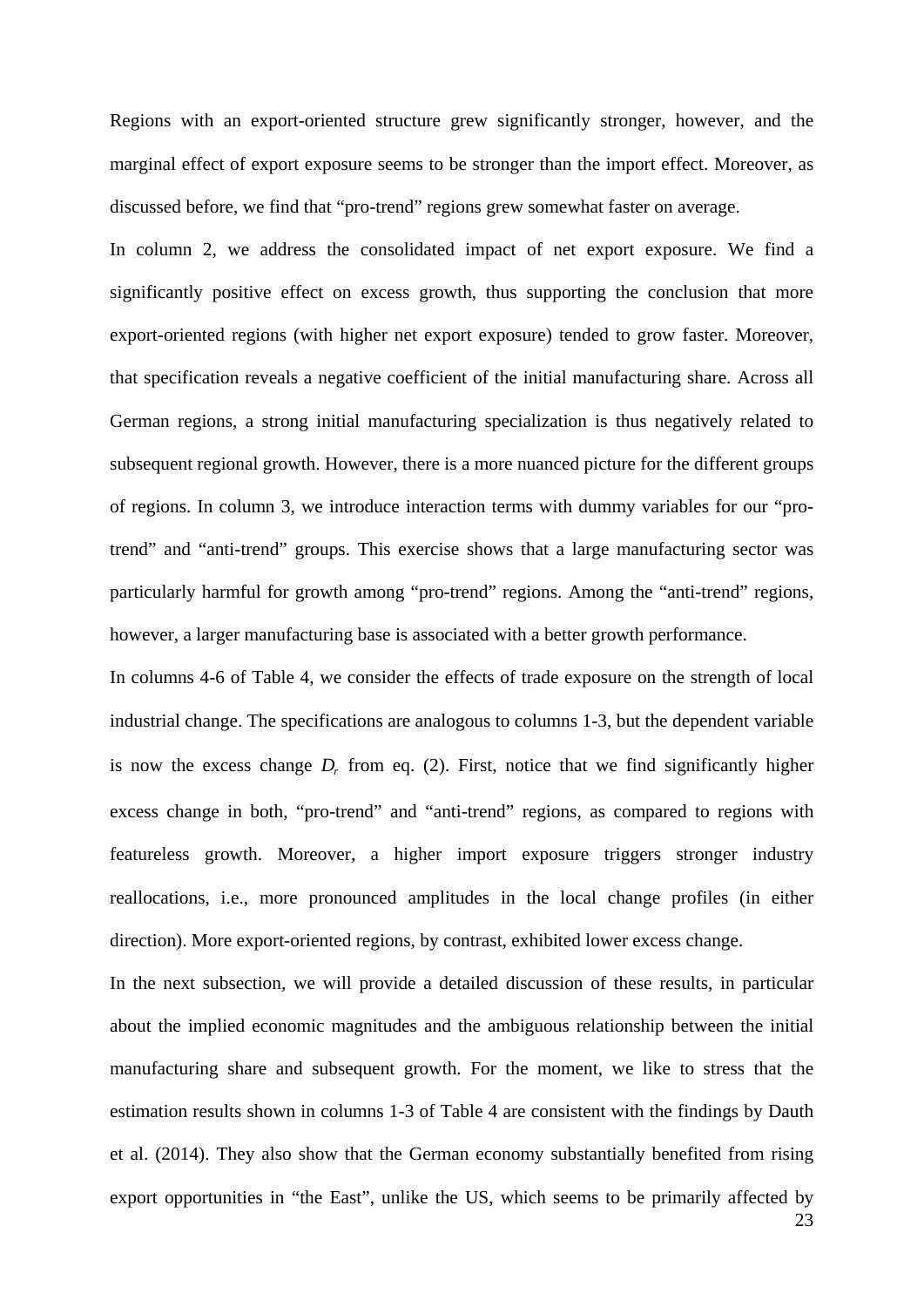rising import exposure (Autor et al., 2013). More importantly, Dauth et al. (2014) provide a battery of extended analyses and robustness checks to investigate the *causal* effect of rising trade exposure on local growth. Those extensions, which include an instrumental variable approach based on third-country trade flows, an identification strategy based on gravity residuals, and various falsification and placebo tests, all address the main estimation concern that unobserved demand or supply shocks could simultaneously drive aggregate trade and regional performance measures. In the current paper, it is not our main aim to disentangle the causal effect of rising trade exposure from possible confounding effects. We are more broadly interested in how regional growth and change are affected by initial local specialization patterns that lead to a higher local exposure to trade shocks and possibly other, correlated types of shocks. We therefore suffice with ordinary least squares (OLS) estimations, which yield results that are qualitatively consistent with those established in Dauth et al. (2014).

## *4.4. Benchmarking the effects of trade exposure in "pro-trend" and "anti-trend" regions*  We may summarize the two key insights from the previous empirical exercise as follows:

- 1.) The initial manufacturing share is negatively correlated with regional growth among the "pro-trend" regions, but positively correlated among the "anti-trend" regions.
- 2.) Strong local export exposure has spurred subsequent regional employment growth, while local import exposure had detrimental effects for regional growth.

The first main result is already visible in Table 1 above, which shows that the initial share of manufacturing employment differs quite strongly across the different groups of regions. In particular, the successfully growing "pro-trend" regions had a much smaller average share of manufacturing employment than the declining "pro-trend" regions (35.7 versus 47.4 per cent). Among the "anti-trend" regions, however, it is the other way around. Here we find that the growing regions had on average a much larger initial manufacturing share than the declining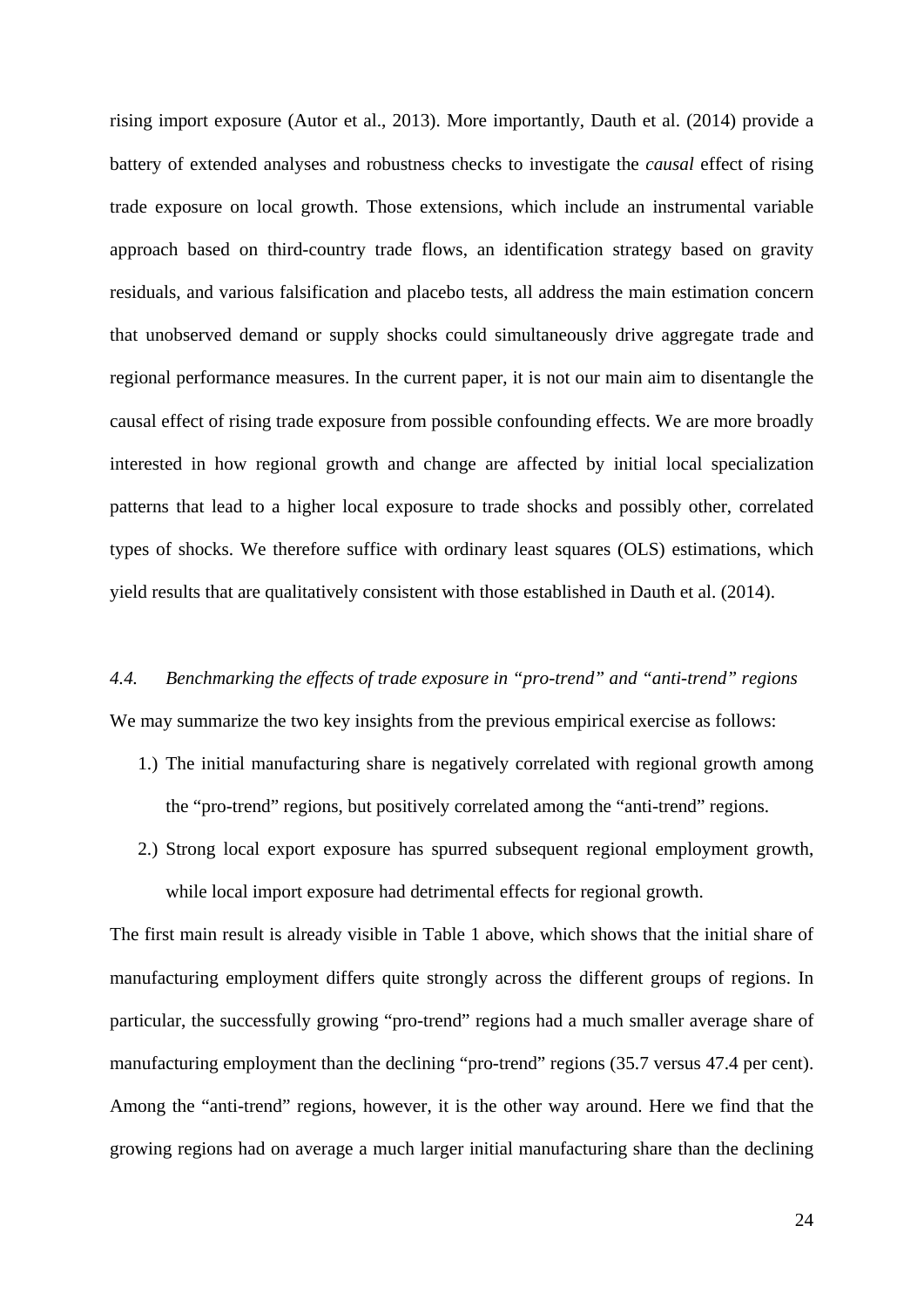ones (48.6 versus 34.3 per cent). To understand the reason behind this difference, notice the average local trade exposures in the different groups as reported in Table 1.

The first important observation is that the highest import exposures are observed in declining "pro-trend" and in growing "anti-trend" regions, i.e., in those types of regions with the largest initial manufacturing shares. We observe striking differences, however, with respect to regional export exposures. It has risen quite modestly for the "pro-trend decliners", and the average increase in net export exposure is even negative for those regions. For the "anti-trend growers", however, we observe very strong average increases in (gross and net) export exposure. That is, even though the "pro-trend decliners" and the "anti-trend growers" started with similar *total* shares of manufacturing industries, they were specialized in *different* manufacturing industries and consequently revealed very different export exposures.

The "anti-trend growers" saw a strong increase in import competition from "the East", thanks to their large manufacturing bases. However, their local manufacturing employment structures also had significant export-oriented branches that gained from the rising foreign demand. Employment losses in the import-competing manufacturing industries could thus be compensated, and even be more than offset, by the export-driven employment gains in other manufacturing industries. In the declining "pro-trend" regions, on the other hand, there were no sufficient export-oriented sectors to cushion the import-driven employment losses within the manufacturing sector. As manufacturing jobs were displaced in those regions, there has been a notable increase in the local service sectors (at least relative to other regions). Yet, this rise of the service economy was not sufficient to compensate all manufacturing job losses.<sup>13</sup>

<sup>&</sup>lt;sup>13</sup> Regions from the Ruhr area (e.g. Oberhausen or Duisburg) are clear examples for this regional profile. Mining, steel and other heavy manufacturing industries dominated the economic structures of those areas in the 1970s. High-wage countries like Germany de-specialized in those industries, because emerging economies including China and Eastern European transition countries rapidly built up a comparative advantage. Being specialized in those industries, the Ruhr area thus suffered from this increasing import exposure. The affected manufacturing regions "re-invented" their local economies (Glaeser 2005) and mostly turned to modern service industries, like ICT or logistics. However, those job gains did not compensate the huge manufacturing job losses.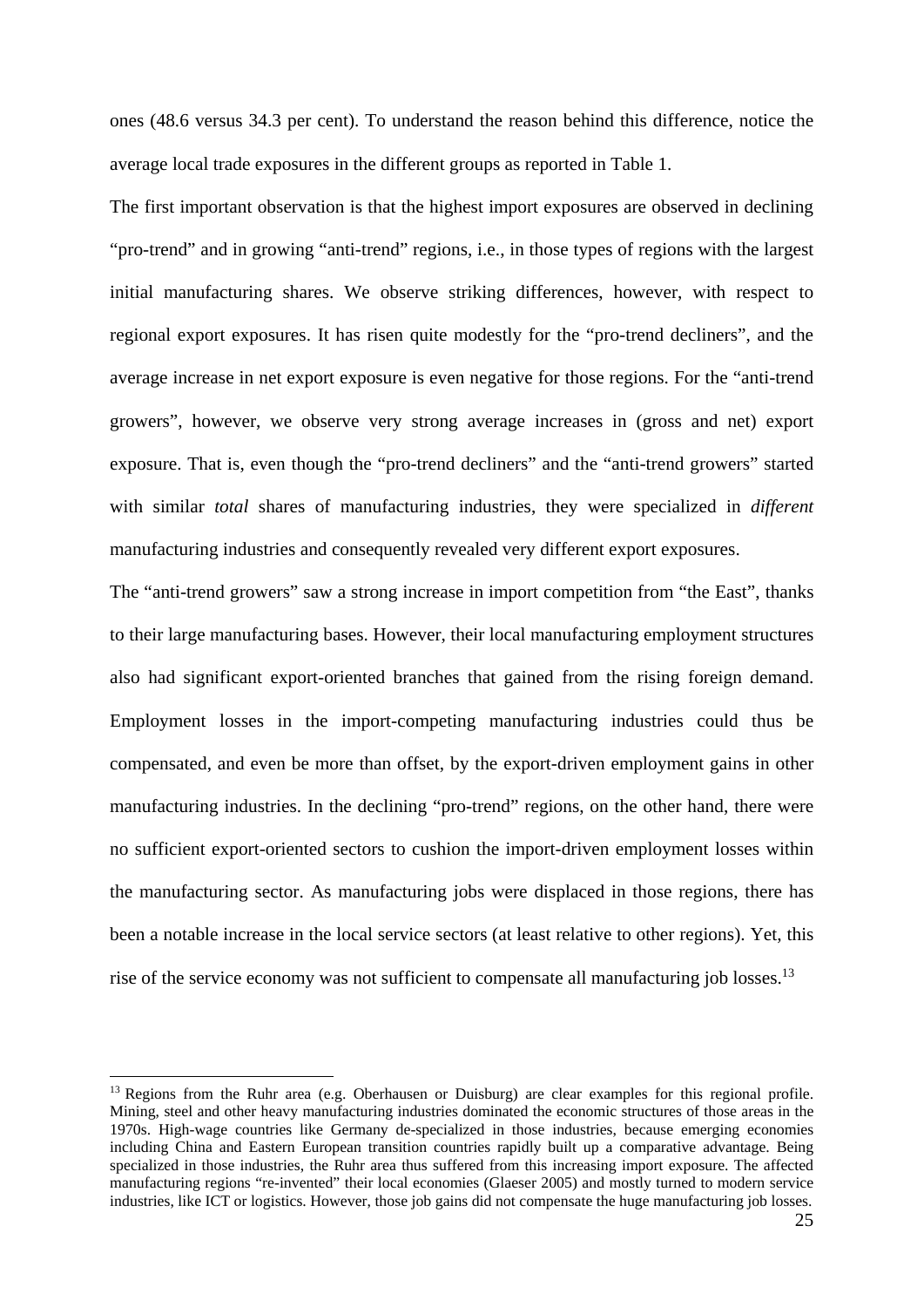Table 5 provides a quantitative benchmarking of those effects. It summarizes the implied impacts of rising trade exposure on total regional employment in the different groups.<sup>14</sup>

| type                | total effect | % effect relative to<br>working age pop. |  |
|---------------------|--------------|------------------------------------------|--|
| total               | 203,231      | 1.22                                     |  |
| pro-trend           | 23,293       | 0.52                                     |  |
| anti-trend          | 75,982       | 2.16                                     |  |
| featureless         | 103,956      | 1.20                                     |  |
| pro-trend growth    | 26,684       | 1.48                                     |  |
| pro-trend decline   | $-3,391$     | $-0.13$                                  |  |
| anti-trend growth   | 55,427       | 3.23                                     |  |
| anti-trend decline  | 20,555       | 1.13                                     |  |
| featureless growth  | 57,692       | 1.30                                     |  |
| featureless decline | 46,264       | 1.09                                     |  |

**Table 4: Benchmarking the impact of trade with "the East"** 

On average, we estimate that the "rise of the East" has raised the aggregate German employment rate (full-time equivalent jobs relative to working age population) by about 1.2 percentage points. This corresponds to some 200,000 additional full-time jobs in the period 1978-2008 that would not exist without the rising trade integration with the East. Yet, this positive impact was by far largest for the "anti-trend growers" with their large and strongly export-oriented manufacturing bases. Here, the employment rate has increased by more than

<sup>&</sup>lt;sup>14</sup> For this quantitative benchmarking, we use the marginal effect of net exposure  $(0.455)$  from a regression similar to column 2 of Table 4, but with the actual employment growth rate  $g_r$  (not the excess growth rate) as the dependent variable.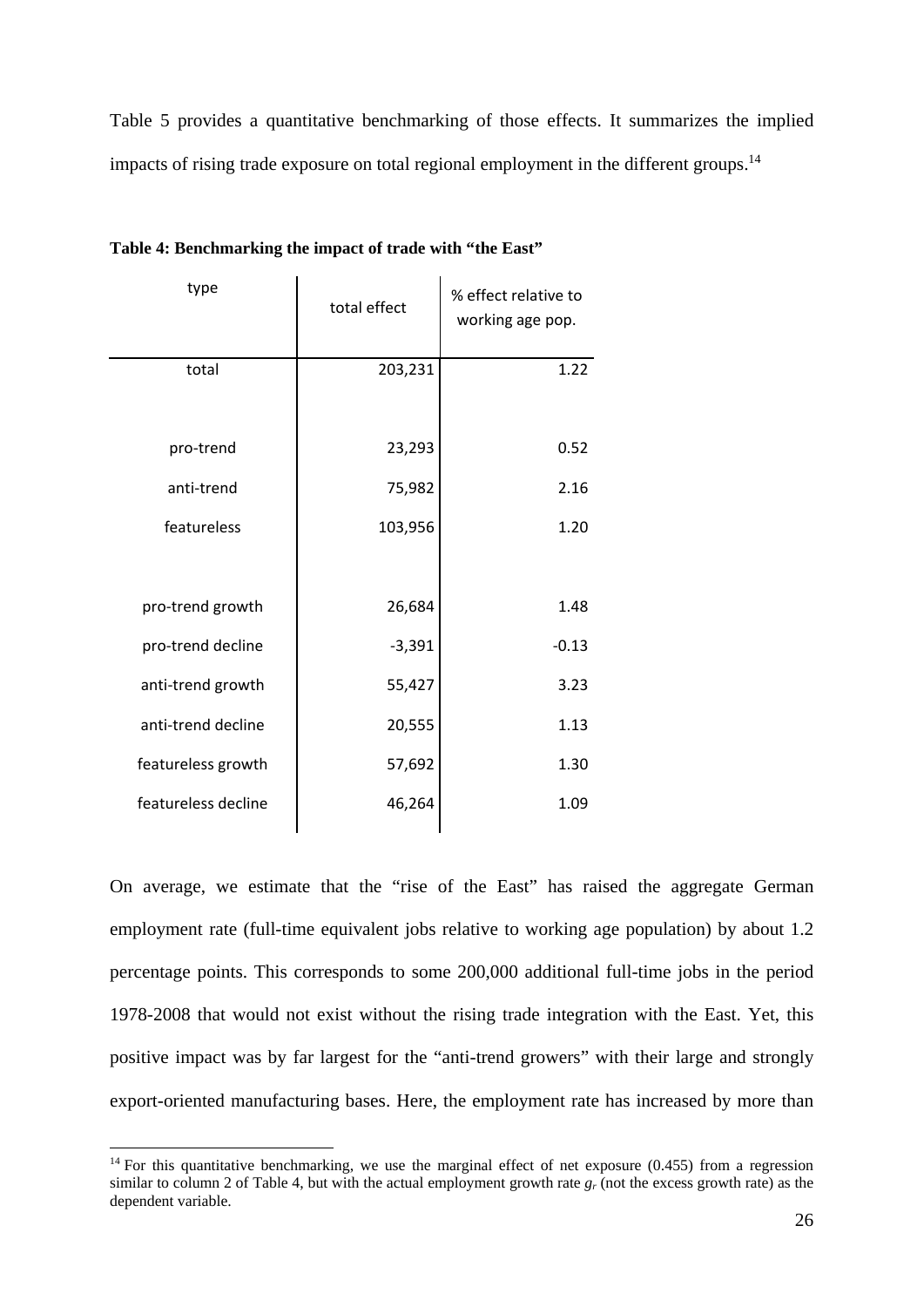3.2 percentage points on average. By contrast, trade has led to a net job destruction in the group of "pro-trend decliners", given their large and mostly import-competing manufacturing sectors. On average, this decline has been rather modest and amounted to only -0.13 percentage points. However, there is substantial variation within the group of "pro-trend decliners", and for some regions, we estimate that trade has lowered the employment rate by more than 20 percentage points. Examples include Friesland, Coburg or Südwestpfalz, which had strong initial specializations in import-competing industries such as, respectively, lowertier office machinery, games & toys, or textiles.

Turning to the other two groups, for the regions with initially small manufacturing shares, we observe in Table 1 that the "pro-trend growers" were least affected by trade exposure from the East, both on the import and on the export side. The predicted employment gains from trade as shown in Table 5 are, therefore, relatively modest for this group. The "pro-trend growers" apparently exhibited the general trend of structural change (Petty's law) in a clean form, without major industry reshufflings resulting from rising trade exposure, and transformed their local economy towards modern services rather quickly. Finally, the "anti-trend decliners" had a manufacturing base of similar size, but with a somewhat larger (gross and net) export exposure. The impact of trade was thus mostly positive, and the manufacturing sector contributed to job growth in those regions. However, this positive impact was not large enough to lead to an above-average overall regional growth performance.

Summing up, the initial size of the local manufacturing sectors and the different specialization patterns *within* manufacturing appear to be important underlying causes *why* particular regions turn out to be growing/declining "pro-trend" or, respectively, "anti-trend" regions.

#### *4.5. Human capital and local growth*

In this final subsection, we briefly address the role of human capital for local growth in the different groups of regions. Several studies have found a robust positive correlation between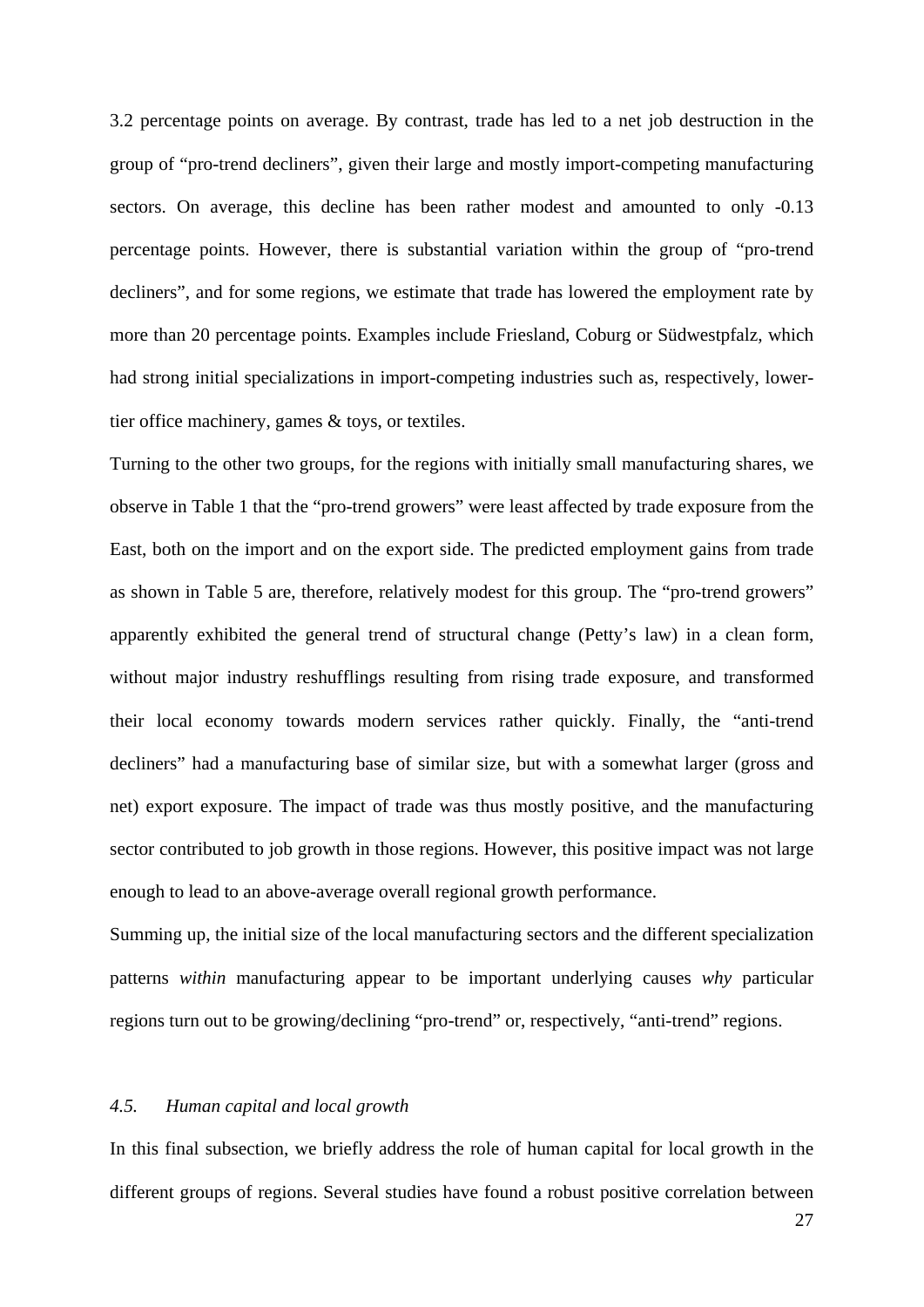the initial employment shares of college educated workers and subsequent local employment/population growth (Simon 2004, 1998; Simon and Nardinelli 2002; Suedekum 2008). The main reason why skilled cities grow faster seems to be the positive impact of human capital externalities on local productivity that translates into equilibrium employment gains (Shapiro 2006; Moretti 2004; Glaeser and Saiz 2004; Glaeser et al. 2011).

In our study, we measure the qualification structure of the local workforces by the share of employees with university degree. As can be seen in Table 1 above, in the base year 1978, the average human capital share did not differ strongly across the groups; it ranged between 2.4 and 3.3 per cent. We then repeat our previous empirical specification from Table 4, but now control for the initial regional human capital share, and interaction terms of the human capital share with our "pro-trend" and "anti-trend" dummies.

Table 5 shows the regressions results. Column 1 corresponds to Table 4 for reference. In column 2 we find that the positive effect of human capital on local growth is strongly concentrated on the group of "pro-trend" regions. Recall that trade shocks played only a relatively minor role in the successful "pro-trend" regions, and Petty's law operated quickly there. Table 5 suggests that high-skilled workers are particularly conducive for growth in such an industrial environment, where the modern service economy is built up.

Among the "anti-trend" regions, where regions tend to reinforce their initial manufacturing specialization, human capital does not seem to be a major driver of growth. At least we do not find evidence that relatively more skilled "anti-trend" grew faster over the last three decades. Apparently, since manufacturing is on average less skill-intensive than the modern service industries that flourished elsewhere, demand for high skilled workers was rather low in the course of the long-term developments in these "anti-trend" regions.

This finding, that human capital seems to spur growth mainly in such regions that exhibit a particular trajectory of local industrial change is, namely the "pro-trend" pattern, is – to the best of our knowledge – a novel finding in the literature on local growth.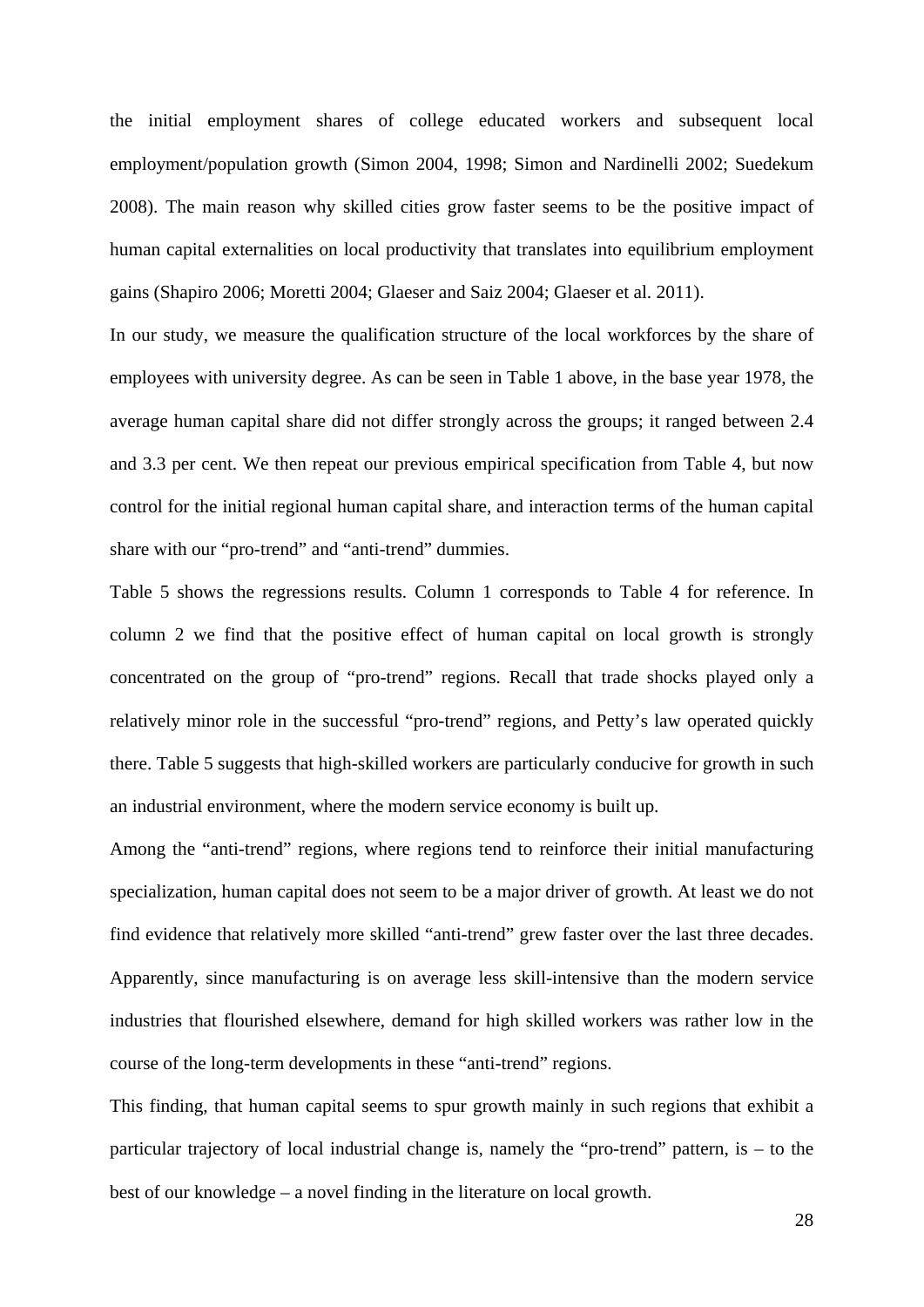| dependent variable:                            | excess regional growth rate |              |  |
|------------------------------------------------|-----------------------------|--------------|--|
|                                                | (1)                         | (2)          |  |
| north                                          | $-3.434$                    | $-2.297$     |  |
|                                                | (3.97)                      | (4.09)       |  |
| south                                          | 15.670***                   | 17.165***    |  |
|                                                | (2.90)                      | (3.10)       |  |
| pro-trend                                      | 42.127***                   | 20.438       |  |
|                                                | (10.98)                     | (16.15)      |  |
| anti-trend                                     | $-35.736***$                | $-39.480***$ |  |
|                                                | (7.43)                      | (9.18)       |  |
| net exposure                                   | $0.660**$                   | $0.650***$   |  |
|                                                | (0.26)                      | (0.24)       |  |
| initial share of manuf.<br>employment          | $-0.360***$                 | $-0.393***$  |  |
|                                                | (0.11)                      | (0.11)       |  |
| interaction pro-trend x<br>manuf. share        | $-0.808***$                 | $-0.655**$   |  |
|                                                | (0.24)                      | (0.26)       |  |
| interaction anti-trend x<br>manuf. share       | $0.949***$                  | $0.975***$   |  |
|                                                | (0.17)                      | (0.17)       |  |
| initial share of high<br>skilled workers       |                             | $-1.734***$  |  |
|                                                |                             | (0.56)       |  |
| interaction pro-trend x<br>share high skilled  |                             | 5.408*       |  |
|                                                |                             | (2.78)       |  |
|                                                |                             | 0.725        |  |
| interaction anti-trend x<br>share high skilled |                             | (1.48)       |  |
| R <sup>2</sup>                                 | 0.258                       | 0.280        |  |

### **Table 5: The impact of human capital on regional growth and change**

Notes: N=326, robust standard errors in parentheses.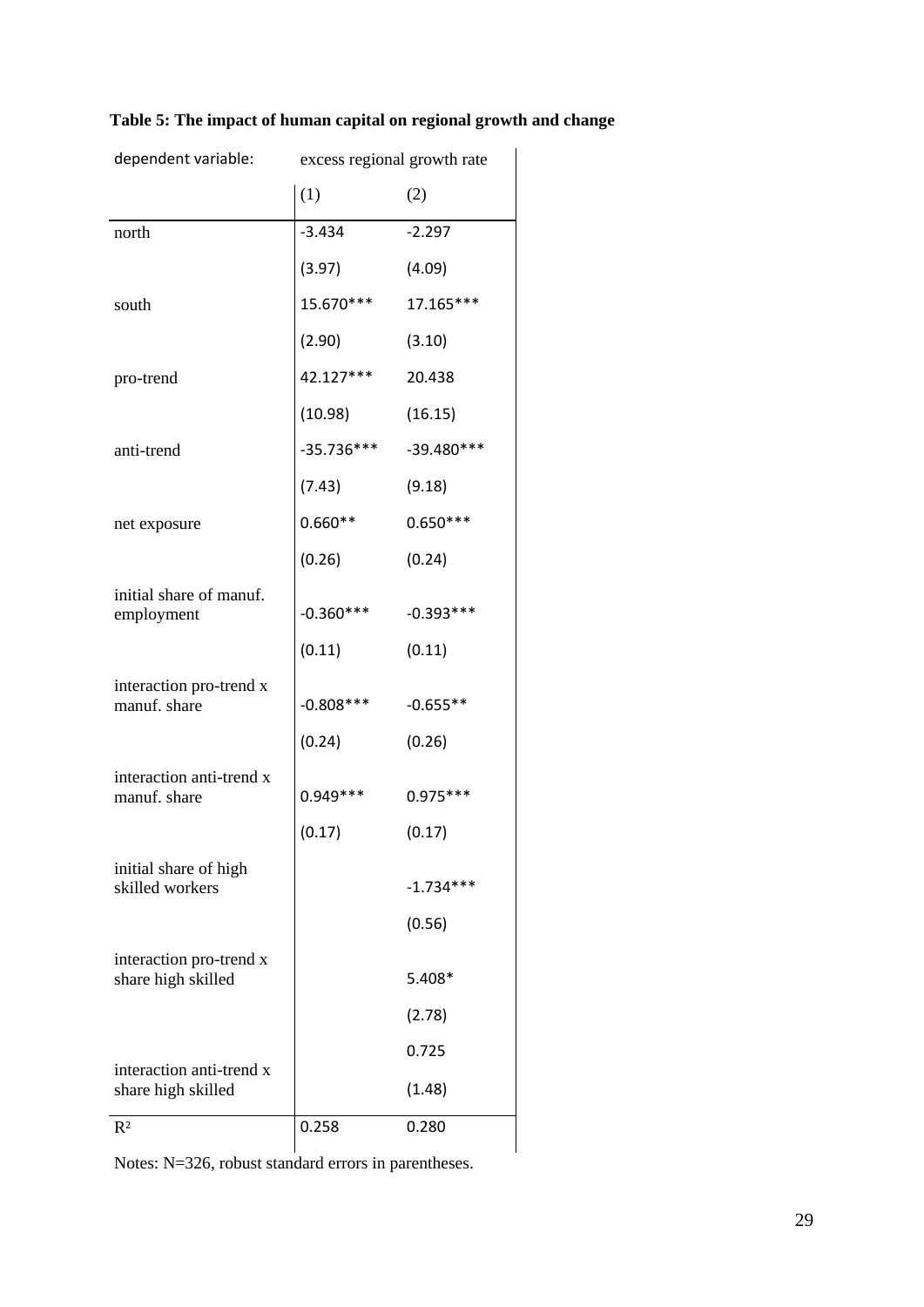#### **5. Concluding remarks**

In this paper, we have taken a detailed look at the sectoral anatomy of regional growth in Germany over the period 1978-2008. The aggregate German economy is characterized by a secular decline of the manufacturing sector and a rise of modern services. However, this trend of structural change by no means occurs uniformly across space; some regions exhibit this trend even at an accelerated pace, while other regions develop their local economic structures against the trend and into the direction of larger manufacturing bases.

The local change profiles that we have developed in this paper may be a helpful new tool, as they not only visualize these idiosyncratic developments of every single region, but also allow for a systematic classification of regions. We have distinguished "featureless", "pro-trend" and "anti-trend" regions, and then subdivided those groups into regions with above-average and below-average long-run employment growth. The regions within each of the groups feature a similar history of growth and industrial change over the last three decades. We first descriptively compared the groups and looked for some basic differences and similarities. Afterwards, we have identified regional trade exposure as an important underlying cause *why* regions exhibited so different patterns of local growth and change.

What are the main policy lessons from our paper? Most importantly, our study suggests that there has not been a single "role model" for successful regional growth. Some regions performed very well overall, even though regional growth was strongly based on declining industries. To the extent that regional policy can influence such developments in the first place, our result thus show that initial conditions matter a lot when it comes to finding the strategy that seems most promising for a specific region. In particular, the size and the composition of the local manufacturing sector seem to matter. Regions with a small manufacturing base that is little exposed to foreign competition should do best if they forge ahead in developing the modern service economy. Human capital appears to be crucial in this regional growth path. For regions with a large initial manufacturing base, however, this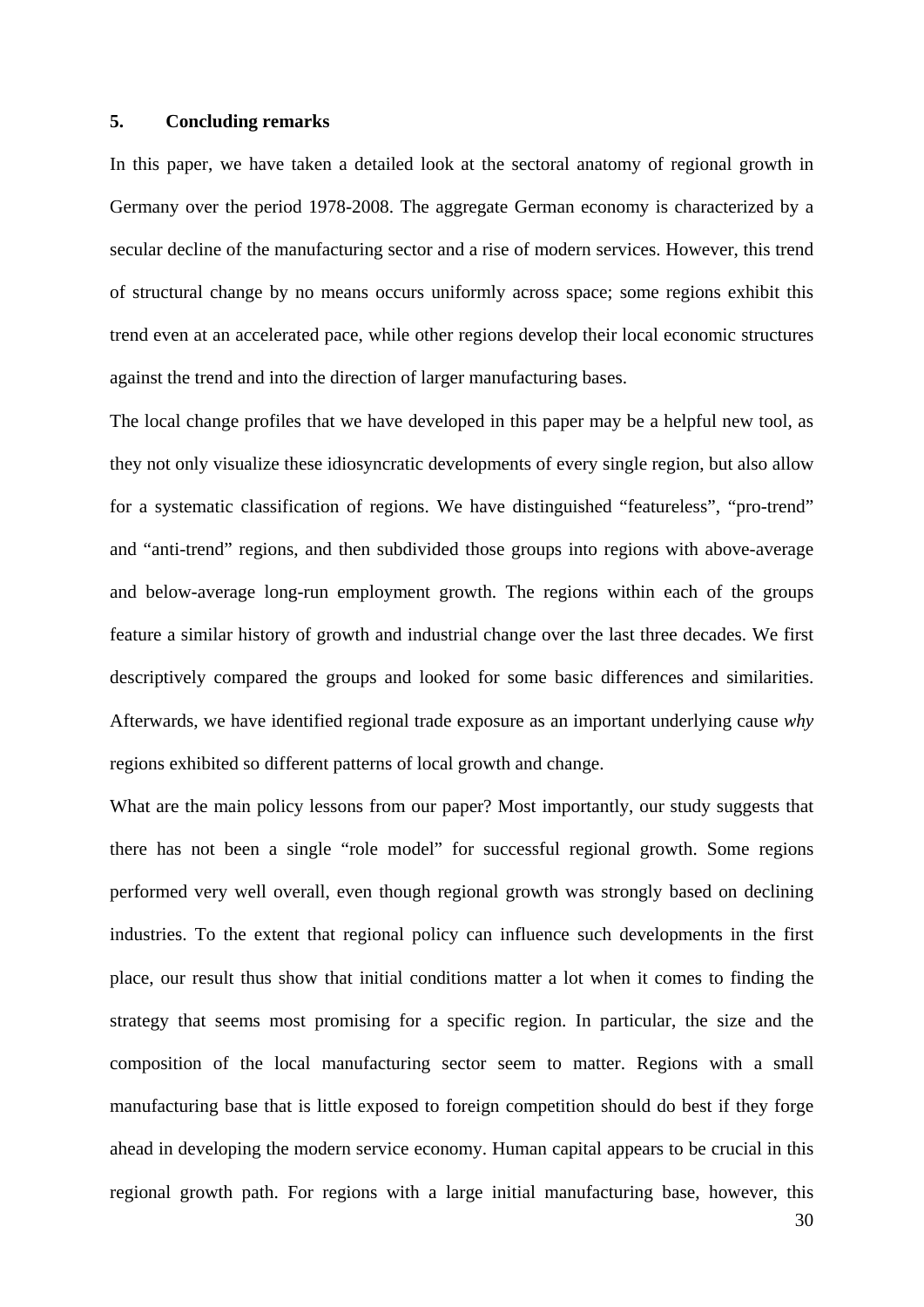profile of local development may be much too costly as it involves massive and painful industry reshufflings and sectoral reallocations.

For these manufacturing regions, it is most important, according to our analyses, to take a detailed look at the overall trade exposure of the local manufacturing base. We find that regions with large and export-oriented manufacturing sectors have been quite successful in Germany in the last three decades when they have based their local development on the further expansion of this manufacturing sector, despite the fact that the development of the local service economy has been somewhat lagging behind in those areas. For those "antitrend" regions that reinforce their manufacturing specialization, we also find no significant association of local human capital and regional growth in the data.

The situation is most delicate for regions with large and mainly import-competing manufacturing sectors. These regions suffered from the most severe job losses and the lowest average growth rates. The rise of the service sector has been visible in those regions, but it was not (yet) sufficient to cope with this legacy of structural transformation.

#### **Literature**

Autor, D., Dorn, D. and G. Hanson (2013), The China Syndrome: Local Labor Market Effects of Import Competition in the United States, American Economic Review 103, 2121–68.

Blien, U., J. Suedekum and K. Wolf (2006), Local Employment Growth in West Germany: A Dynamic Panel Approach, Labour Economics 13, 445-458.

Brülhart, M., Carrère, C. and F. Trionfetti (2012), How Wages and Employment Adjust to Trade Liberalization: Quasi-Experimental Evidence from Austria, Journal of International Economics 86, 68–81.

Brülhart, M. and N. Mathys (2008), Sectoral Agglomeration Economies in a Panel of European Regions, Regional Science and Urban Economics 38, 348-362.

Cingano, F. and F. Schivardi (2004), Identifying the Sources of Local Productivity Growth, Journal of the European Economic Association 2, 720-742.

Combes, P. (2000), Economic Structure and Local Growth: France, 1984-1993, Journal of Urban Economics 47, 329-355.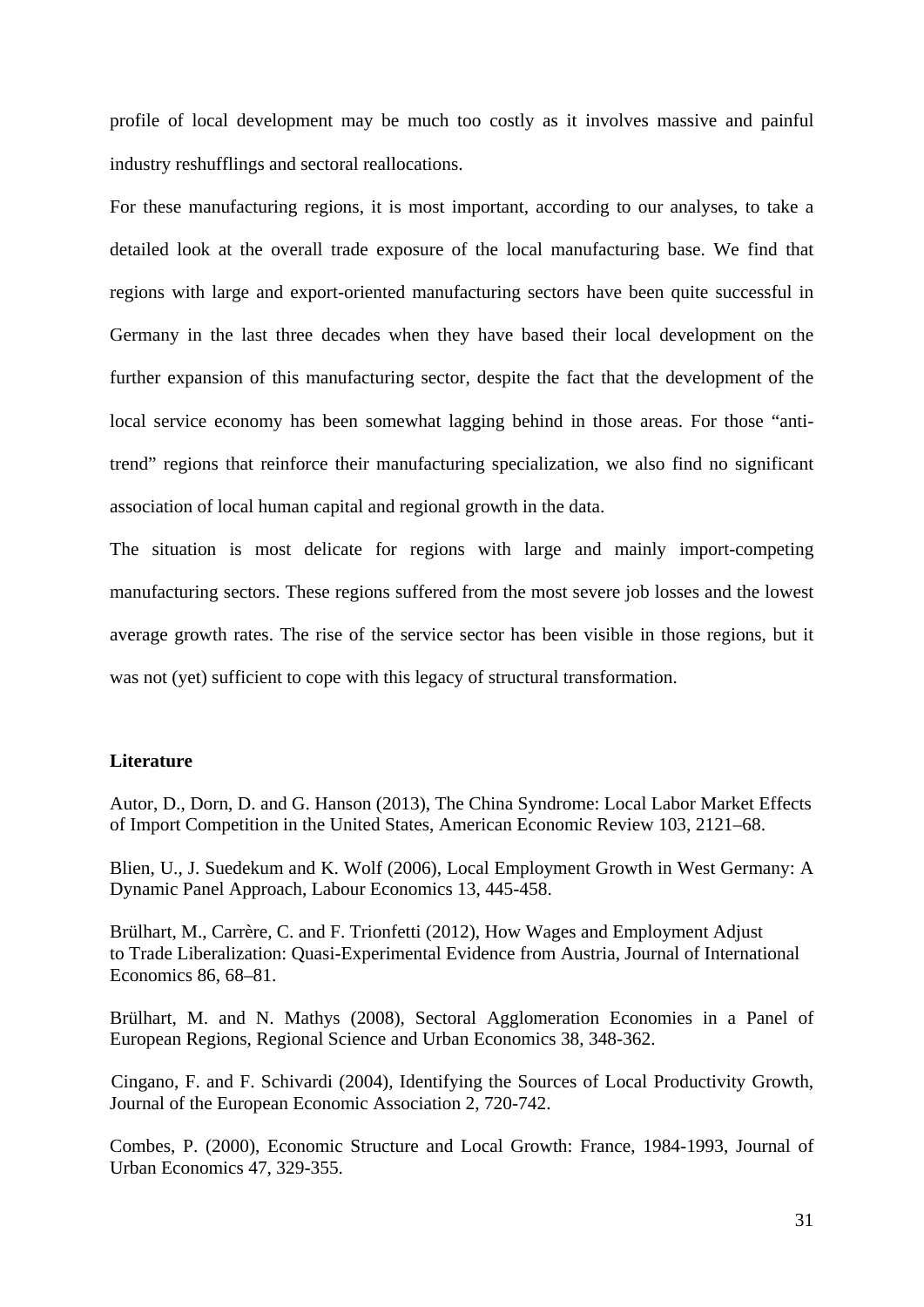Combes, P. and H. Overman (2004), The Spatial Distribution of Economic Activities in the European Union, in: Henderson, V. and J.-F. Thisse (eds.), Handbook of Urban and Regional Economics, Amsterdam: North Holland.

Dauth, W. (2013), Agglomeration and Regional Employment Dynamics, Papers in Regional Science 92, 419-435.

Dauth, W., S. Findeisen and J. Suedekum (2014), The Rise of the East and the Far East: German Labor Markets and Trade Integration, forthcoming: Journal of the European Economic Assocation.

Duranton, G. (2011), California Dreamin': The Feeble Case for Cluster Policies, Review of Economic Analysis 3, 3-45.

Duranton, G. (2007), Urban Evolutions: The Fast, the Slow, and the Still, American Economic Review 97, 197–221.

Duranton, G. and Puga, D. (2004) Micro-foundations of Urban Agglomeration Economies, in: Henderson, V. and Thisse, J. (eds.) Handbook of Regional and Urban Economics Vol. 4. Amsterdam: Elsevier-North Holland.

Eberle, J., P. Jacobebbinghaus, J. Ludsteck and J. Witter (2011), Generation of Time-Consistent Industry Codes in the Face of Classification Changes – Simple Heuristic Based on the Establishment History Panel (BHP), FDZ method reports 05/2011, Nuernberg.

Ellison, G., E. Glaeser and W. Kerr (2010), What Causes Industry Agglomeration? Evidence from Co-Agglomeration Patterns, American Economic Review 100, 1195-1213.

Feenstra, R. and G. Hanson (1999), The Impact of Outsourcing and High Technology Capital on Wages: Estimates for the U.S., 1979-1990, Quarterly Journal of Economics 114, 907–940.

Findeisen, S. and J. Suedekum (2008), Industry Churning and the Evolution of Cities: Evidence for Germany, Journal of Urban Economics 64, 326-339.

Fujita, M. and J.-F. Thisse (2002), *Economics of Agglomeration – Cities, Industrial Location, and Regional Growth*, Cambridge, MA: Cambridge University Press.

Glaeser, E. (2005), Reinventing Boston: 1640–2003, Journal of Economic Geography 5, 119– 153.

Glaeser, E. and A. Saiz (2004), The Rise of the Skilled City, Brooking-Warton Papers on Urban Affairs 5, 47-94.

Glaeser, E., G. Ponzetto and K. Tobio (2011), Cities, Skills, and Regional Change, NBER Working Paper No. 16934.

Glaeser, E, H. Kallal, J. Scheinkman and A. Shleifer (1992), Growth in Cities, Journal of Political Economy 100, 1126–1152.

Helsley, R. and W. Strange (2014), Co-Agglomeration and the Scale and Composition of Clusters, forthcoming: Journal of Political Economy.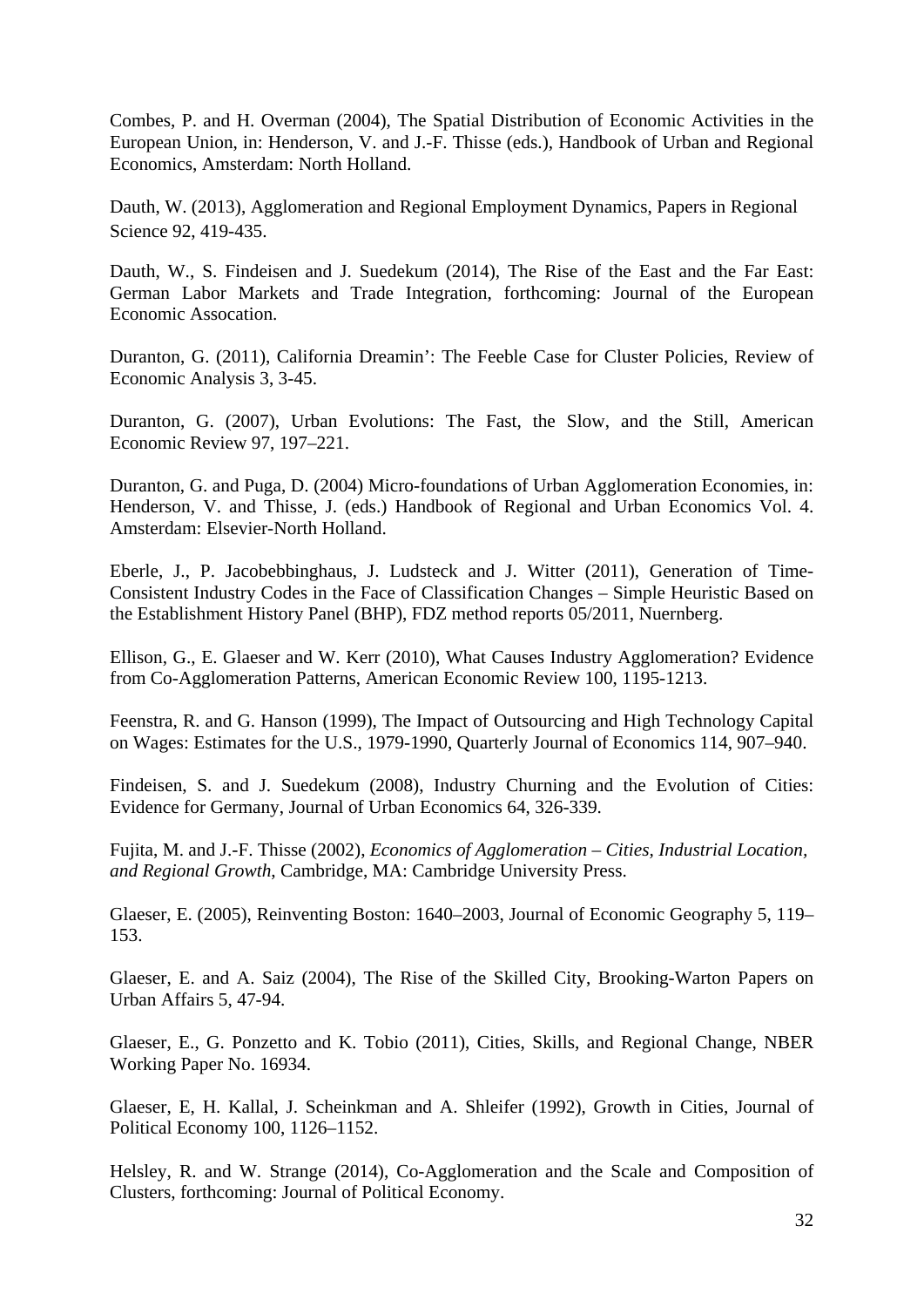Henderson, V. (2003), Marshall's Scale Economies, Journal of Urban Economics 53, 1-28.

Henderson, V. (1974), The Sizes and Types of Cities, American Economic Review 64, 640– 656.

Henderson, V., A. Kuncoro, and M. Turner (1995), Industrial Development in Cities, Journal of Political Economy 103, 1067–1090.

Holmes, T. and J. J. Stevens (2014), An Alternative Theory of the Plant Size Distribution with Geography and Intra-and International Trade, forthcoming: Journal of Political Economy.

Moretti, E. (2004) Estimation the Social Return to Higher Education: Evidence from Longitudinal and Repeated Cross-Sectional Data, Journal of Econometrics 121, 175-212

Porter, M. (1990), The Competitive Advantage of Nations. New York: The Free Press.

Redding, S. and D. Sturm (2008), The Costs of Remoteness: Evidence from German Division and Reunification, American Economic Review 98, 1766–1797.

Rosenthal, S. and Strange, W. (2004) Evidence on the Nature and Sources of Agglomeration Economies, in: Henderson, V. and Thisse, J. (eds.) Handbook of Regional and Urban Economics Vol. 4. Amsterdam: Elsevier-North Holland.

Shapiro, J. (2006), Smart Cities – Quality of Life, Productivity, and the Growth Effects of Human Capital, Review of Economics and Statistics 88, 324-335.

Simon, C. (2004), Industrial Reallocation across US Cities 1977-1997, Journal of Urban Economics 56, 119-143.

Simon, C. (1998), Human Capital and Metropolitan Employment Growth, Journal of Urban Economics 43, 223-243.

Simon, C. and Nardinelli, C. (2002) Human Capital and the Rise of American Cities, Regional Science and Urban Economics 32, 59-96.

Spengler, A. (2008), The Establishment History Panel, Schmollers Jahrbuch 128, 501-509.

Suedekum, J. (2008), Convergence of the Skill Composition across German Regions, Regional Science and Urban Economics 38, 148-159.